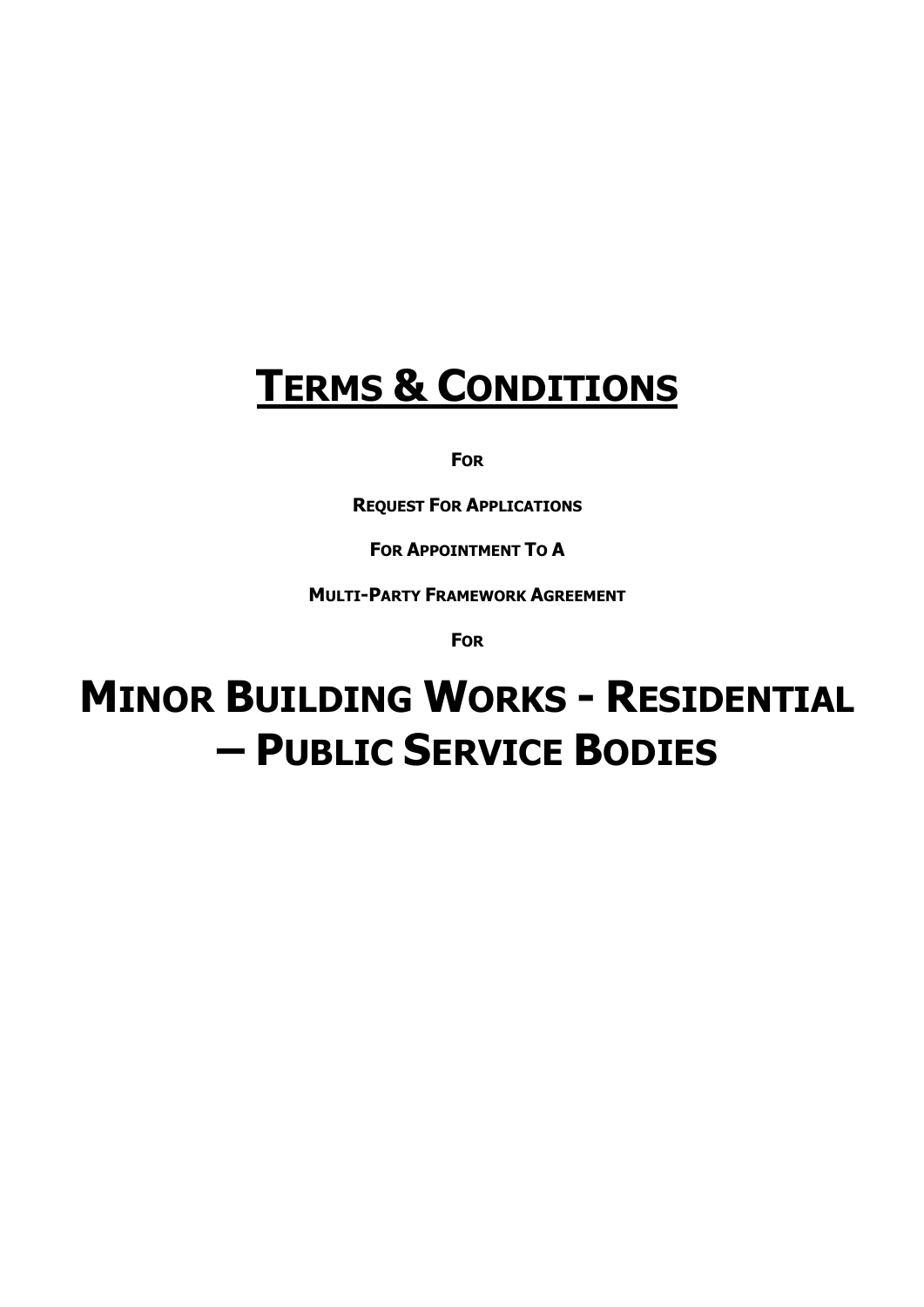### **THIS PAGE IS INTENTIONALLY BLANK**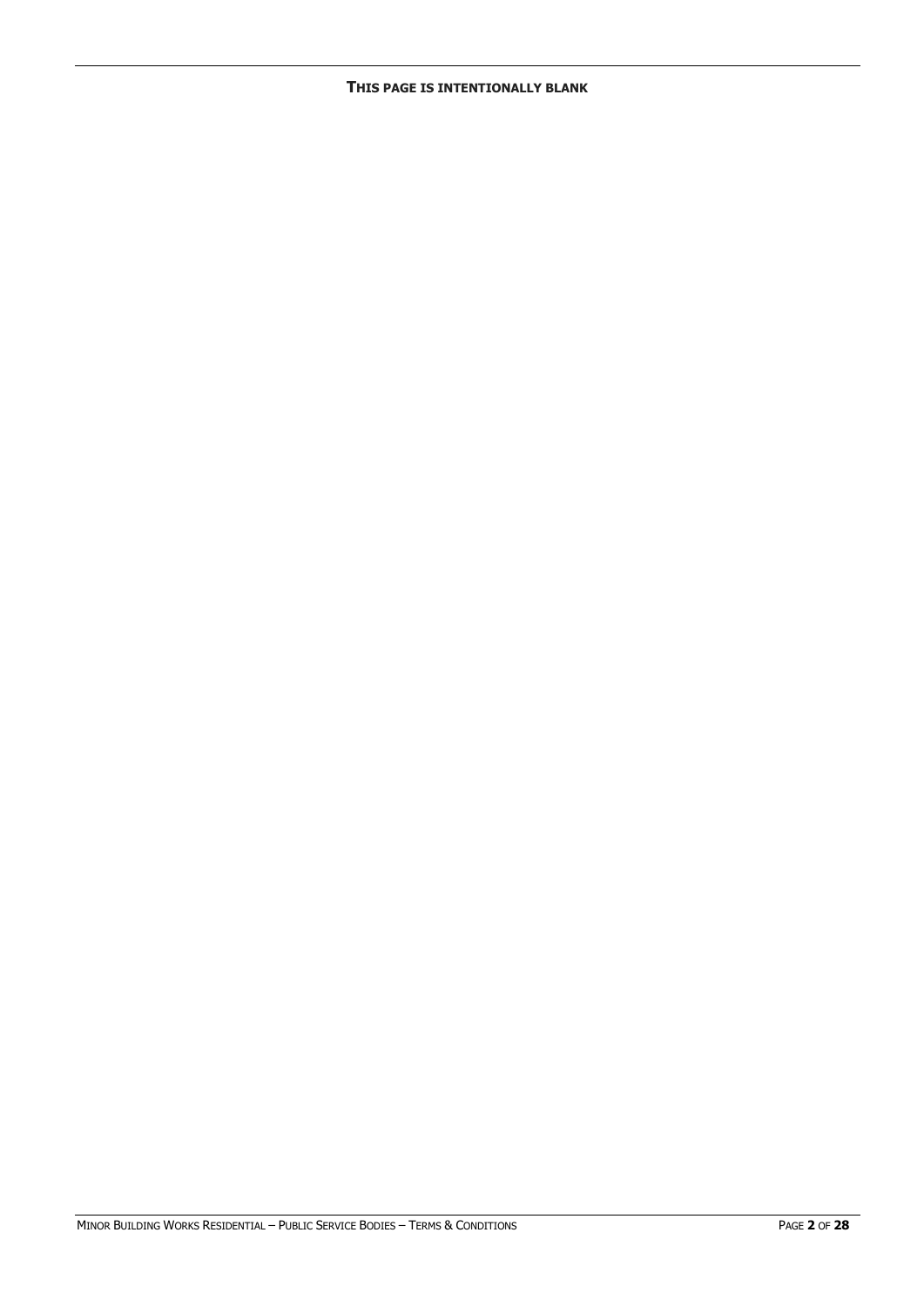# **TABLE OF CONTENTS**

| 1.0  | <b>IMPORTANT NOTES</b>                                         | 4                        |
|------|----------------------------------------------------------------|--------------------------|
| 1.1  |                                                                |                          |
| 1.2  |                                                                |                          |
| 1.3  |                                                                |                          |
| 1.4  |                                                                |                          |
| 1.5  |                                                                |                          |
| 1.6  |                                                                |                          |
| 1.7  |                                                                |                          |
| 1.8  |                                                                |                          |
| 1.9  |                                                                |                          |
| 1.10 |                                                                |                          |
| 1.11 |                                                                |                          |
| 1.12 |                                                                |                          |
| 1.13 |                                                                |                          |
| 1.14 |                                                                |                          |
| 1.15 |                                                                |                          |
| 1.16 |                                                                |                          |
| 1.17 |                                                                |                          |
| 1.18 |                                                                |                          |
| 1.19 |                                                                |                          |
| 1.20 |                                                                |                          |
| 1.21 |                                                                |                          |
| 1.22 |                                                                |                          |
| 1.23 |                                                                |                          |
| 2.0  | <b>PARTICULARS</b>                                             | 15                       |
| 2.1  |                                                                |                          |
| 2.2  |                                                                |                          |
| 2.3  |                                                                |                          |
| 2.4  |                                                                |                          |
| 3.0  | <b>GENERAL SPECIFICATION</b>                                   | $\overline{\mathbf{17}}$ |
| 3.1  |                                                                |                          |
| 3.2  |                                                                |                          |
| 3.3  |                                                                |                          |
| 3.4  |                                                                |                          |
| 3.5  |                                                                |                          |
| 3.6  |                                                                |                          |
| 4.0  | <b>SUPPLEMENTARY REQUEST FOR TENDER (SRFT) ON SUPPLYGOV.IE</b> | 22                       |
| 4.1  |                                                                |                          |
| 4.2  |                                                                |                          |
| 4.3  |                                                                |                          |
| 4.4  |                                                                |                          |
| 4.5  |                                                                |                          |
| 4.6  |                                                                |                          |
| 4.7  |                                                                |                          |
| 5.0  | <b>PERFORMANCE EVALUATION REPORT</b>                           | 27                       |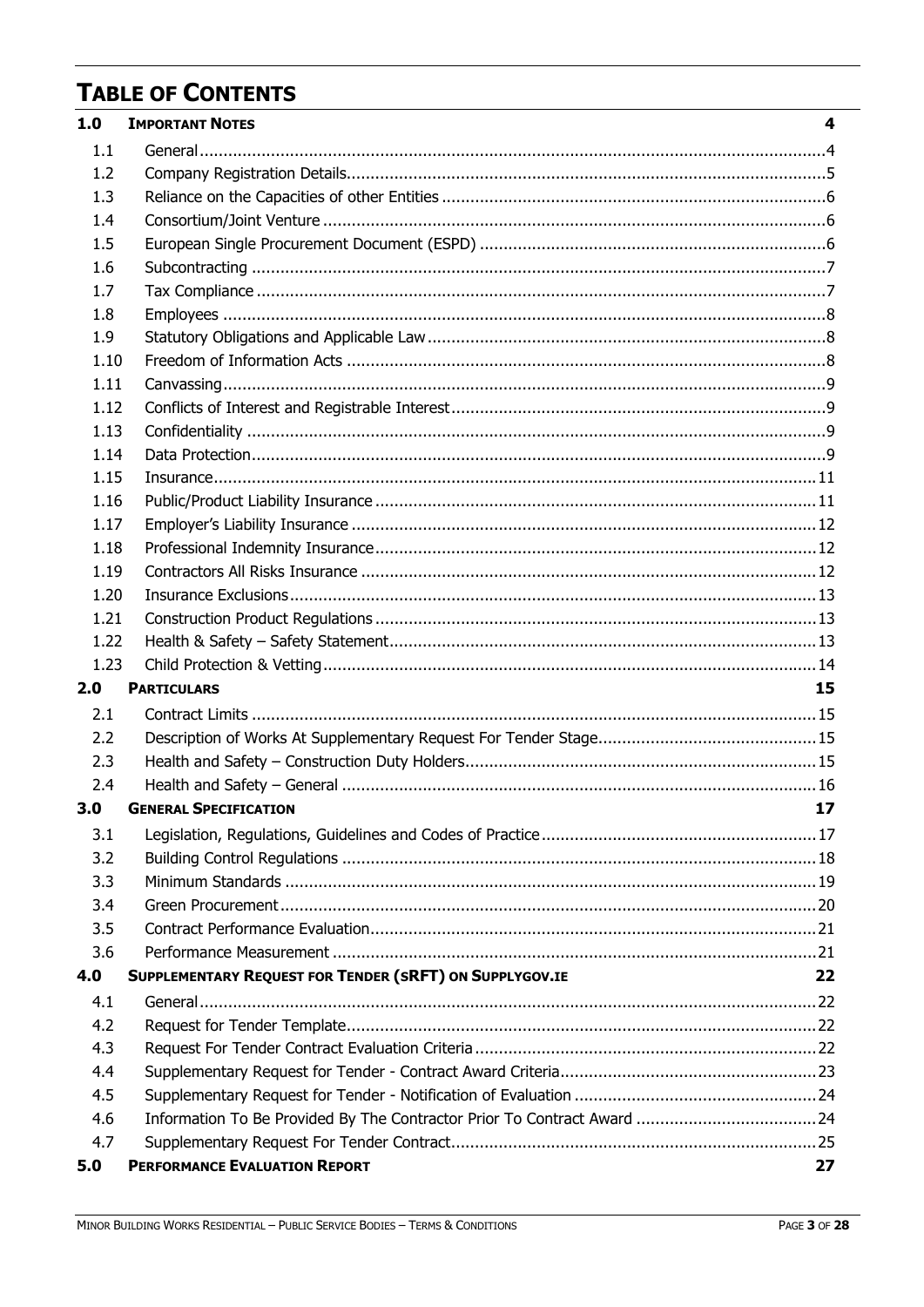# **1.0 IMPORTANT NOTES**

# **1.1 GENERAL**

- 1.1.1 The Local Government Operational Procurement Centre (LGOPC)1 acting as a Central Purchasing Body (CPB)2 under the auspices of Kerry County Council is coordinating the establishment of a Framework Agreement<sup>3</sup> of Minor Building Works Contractors<sup>4</sup> for works on Public Service Residential Properties on behalf of Contracting Authorities<sup>5</sup>.
- 1.1.2 The Terms and Conditions listed in this document form part of the overall Tender Documents<sup>6</sup> for this competition and apply to appointment to the Framework Agreement as well as the mini competitions run under a Supplementary Request for Tender<sup>7</sup> (hereafter referred to as an 'sRFT').
- 1.1.3 The appointment to this Framework Agreement is being made by a process of competitive tender using the Open Procedure. The regulatory framework applicable to the Application<sup>8</sup> process comprises Directive 2014/24/EC of the European Parliament and of the Council, on public procurement, implemented into Irish law by European Union (Award of Public Authority Contracts) Regulations SI No. 284 of 2016.
- 1.1.4 The information provided in this document is offered in good faith for the guidance of the Tenderer<sup>9</sup>/Contractor participating in this tender competition. The content is for information purposes only and may not be used for any purpose save for this tender competition.
- 1.1.5 No part of the Tender Documents, in whole or in part, may be reproduced, stored, transmitted, or used without the prior written permission of the LGOPC (which may be withheld in its sole discretion).
- 1.1.6 These Terms & Conditions are a summary of available information and no reliance shall be placed on any information or statements contained herein, and no representation or warranty, express or implied, is or shall be made in relation to the completeness, accuracy or functioning of the information contained in these Terms and Conditions, nor as to the reasonableness of any assumption made in preparing this information. Without prejudice to the foregoing, neither LGOPC nor their advisers, consultants, contractors, servants and/or agents shall have any liability or responsibility in relation to the accuracy, adequacy or completeness of such information or any statements made. For the avoidance of doubt, Tenderers/Contractors should not assume that any such information or statements shall remain unchanged.
- 1.1.7 The LGOPC is not bound by any anomalies, errors or omissions. Tenderers/Contractors shall immediately notify the LGOPC should they become aware of any ambiguity, discrepancy, error or omission in the Tender Documents. The LGOPC shall, upon receipt of such notification, notify all Tenderers/Contractors of its ruling in respect of any such ambiguity, discrepancy, error or omission. Such ruling shall be issued in writing and may at the LGOPC's sole discretion form part of the Framework Agreement.
- 1.1.8 By participating in this tender, the Tenderer acknowledges that there does not exist any contractual, implied or quasi-contractual relationship between the LGOPC and the Tenderer prior to the execution of the Framework Agreement nor will there exist any contractual, implied or quasi-contractual relationship

<sup>&</sup>lt;sup>1</sup> The LGOPC is responsible for the development and implementation of all Central Purchasing Mechanisms for the Category Councils of Plant Hire and Minor Building Works & Civils as established by the Office of Government Procurement. <sup>2</sup>

 $^2$  means a contracting authority or a contracting entity within the meaning of Regulation 2(1) of the European Union (Award of Public Authority Contracts) Regulations 2016 providing centralised purchasing activities and, possibly, ancillary purchasing activities who is participating in the Framework Agreement.

<sup>&</sup>lt;sup>3</sup> means the Agreement that Tenderers will be required to enter if successful in their Application to participate in the Framework Agreement.<br><sup>4</sup> means Tenderers admitted to the Framework Agreement and shall have the same

means Tenderers admitted to the Framework Agreement and shall have the same meaning as Supplier on the www.supplygov.ie system. <sup>5</sup> means the State, regional or local authorities, bodies governed by public law or associations formed by one or more such authorities or one or more such authorities or one or more such bodies governed by public law who

 $6$  means the Instructions Document, Online Qualification Questions, Pricing Document, Terms & Conditions and Framework Agreement

 $<sup>7</sup>$  means a tender request issued via www.supplygov.ie by the Contracting Authority to the Contractors, undertaken in accordance with the</sup> procedure set out in the Terms & Conditions.

<sup>&</sup>lt;sup>8</sup> means an application for admittance to the Framework Agreement submitted via <u>www.etenders.gov.ie</u> pursuant to the Instructions Document.<br><sup>9</sup> means an entity that submits a tender  $9$  means an entity that submits a tender.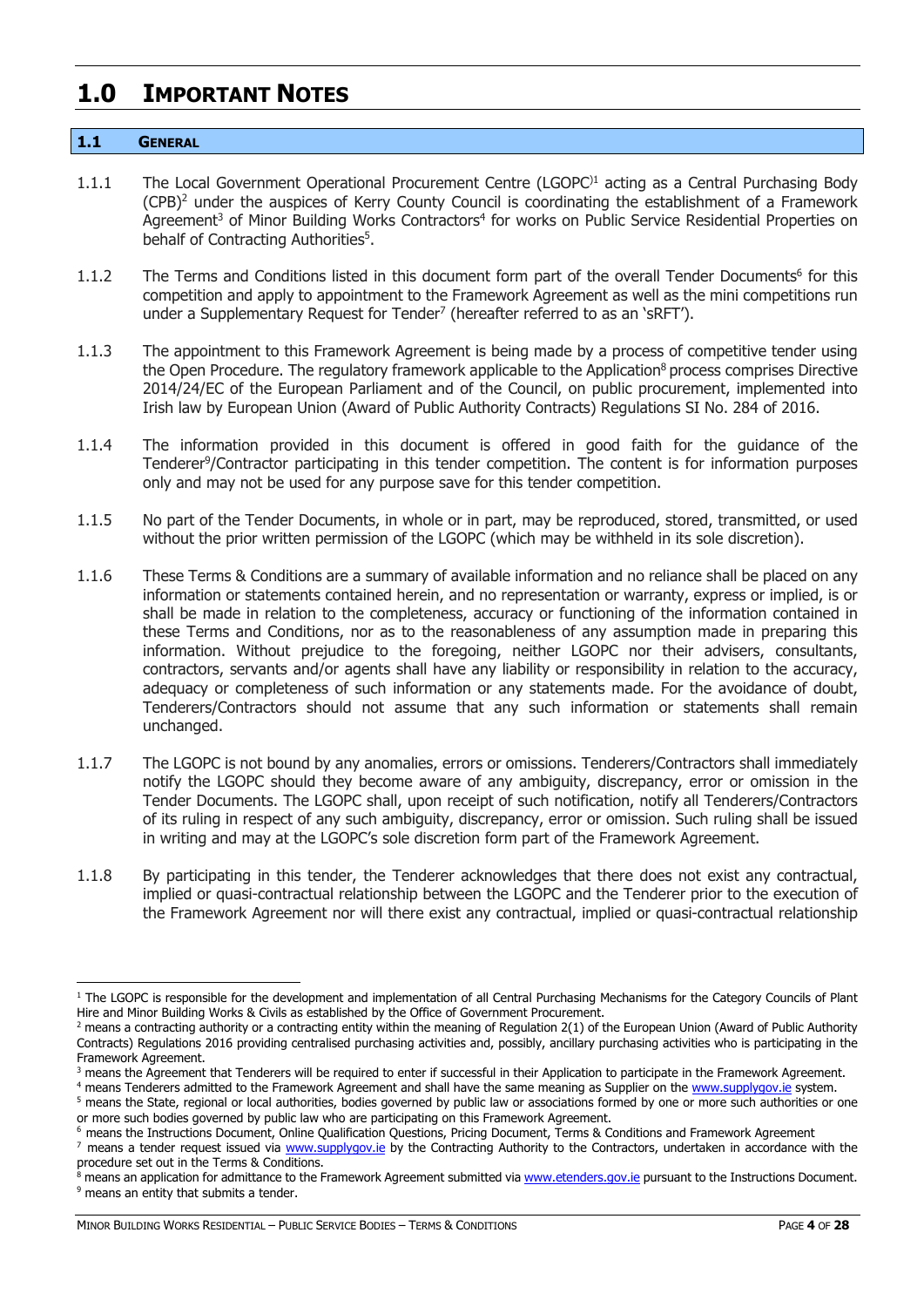with the Contracting Authority in relation to a sRFT prior to the acceptance by the Contracting Authority of the terms of the sRFT, pursuant to the procedure adopted for the sRFT.

- 1.1.9 The LGOPC reserves the right, without notice:
	- To change the basis of, or the procedures (including the timetable) relating to the Framework Agreement;
	- To reject any, or all, of the Applications;
	- Not to invite a Tenderer to proceed further:
	- Not to furnish a tenderer with additional information, or
	- To abandon the tender competition.
- 1.1.10 In respect of the provisions set out in 1.1.9 the LGOPC and its advisors shall not be liable to any persons as a result thereof. The LGOPC shall not be bound to accept any Application and reserves the right not to form a Framework Agreement in respect of some or all the supplies, works and/or services for which Applications are invited.
- 1.1.11 This tender competition supersedes and replaces all previous documentation, communications and correspondence between the LGOPC and Tenderers/Contractors in relation to the subject matter of this tender competition, and Contractors should place no reliance on such previous documentation and correspondence.
- 1.1.12 The LGOPC will not accept responsibility for information relayed (or not relayed) via third parties.
- 1.1.13 Each Tenderers/Contractors cost's will be their sole liability. The LGOPC has no obligation to reimburse the Tenderer in respect of costs incurred by it in the preparation of its Application or otherwise because of its participation in this process, whatsoever or howsoever arising. No part of the Tenderers application will be returned.

#### **1.2 COMPANY REGISTRATION DETAILS**

- 1.2.1 Where a Tenderer is registered with the Companies Registration Office (the 'CRO') (www.cro.ie) then they must ensure that:
	- The registered company name and address as recorded on (www.cro.ie) is used in all parts of the Application (where appropriate);
	- The company name included on www.supplygov.je $10$  must also match the company name as recorded on (www.cro.ie).
- 1.2.2 Where a Tenderer is not registered with the Companies Registration Office ('the CRO') (www.cro.ie) then they must ensure that-:
	- The company name and address as registered with their VAT Registration Number is used in all parts of the Application (where appropriate);
	- The company name included on www.supplygov.ie must match the company name as registered with their VAT Registration Number.
- 1.2.3 It is the responsibility of the Tenderer to ensure that any errors or inconsistencies in the above information are corrected prior to admittance to the Framework Agreement. In the event that the company details submitted by the Tenderer do not match the details registered on the CRO, the Tenderer details will be amended by the LGOPC in line with the CRO on the Contractors account on www.supplygov.ie.

<sup>&</sup>lt;sup>10</sup> SupplyGov.ie is an online procurement platform which facilities public sector and state agencies in the procurement of goods, works and services from Suppliers (incl. Contractors and Service Providers). The website has been developed by the Local Government Operational Procurement Centre (LGOPC) to streamline the procurement process of contracting authorities in respect of the operation of local authority led Category Councils for Plant Hire and Minor Building Works & Civils.

MINOR BUILDING WORKS RESIDENTIAL – PUBLIC SERVICE BODIES – TERMS & CONDITIONS PAGE **5** OF **28**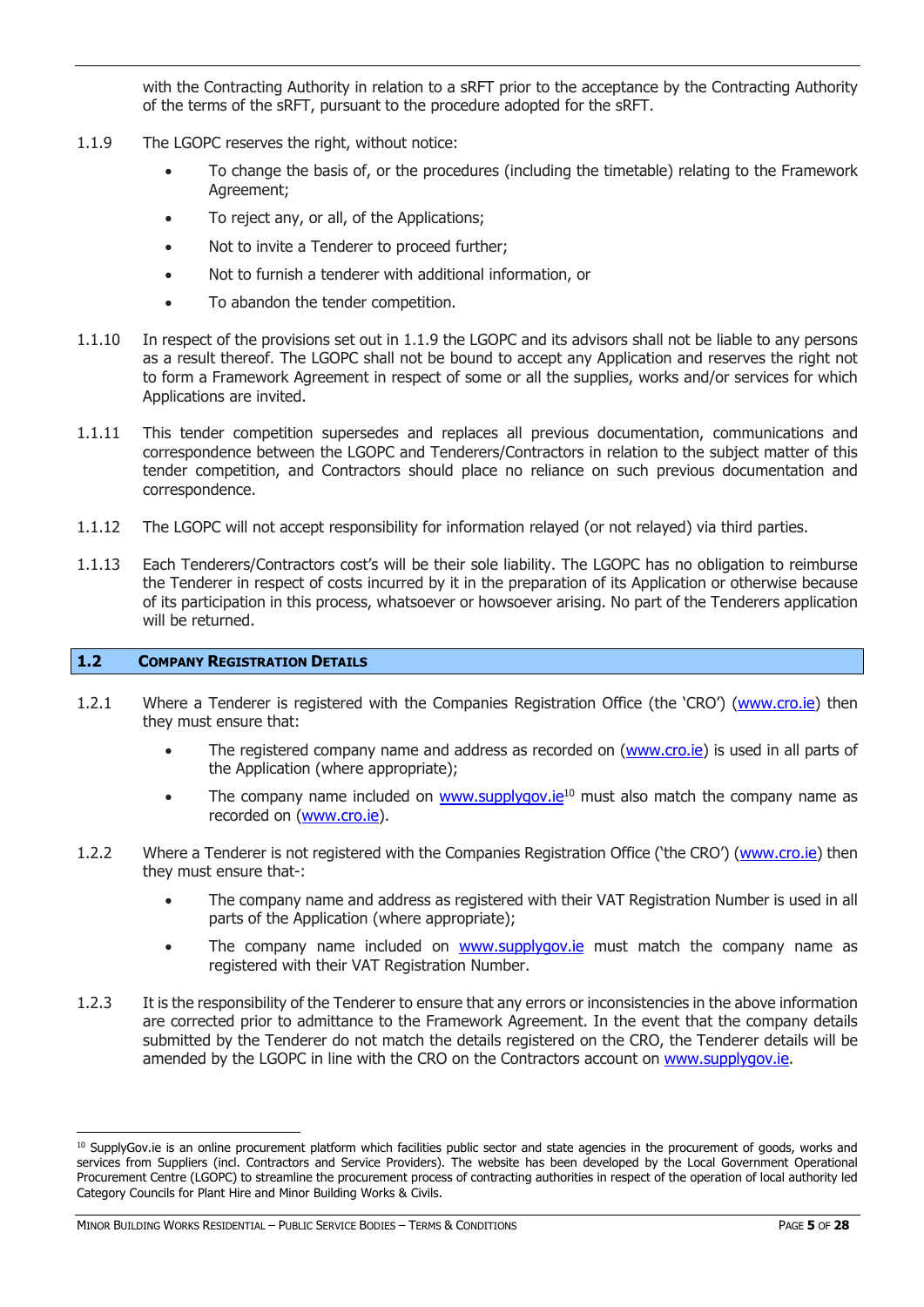#### **1.3 RELIANCE ON THE CAPACITIES OF OTHER ENTITIES**

- 1.3.1 With regard to the suitability assessment criteria relating to the economic & financial standing and technical & professional ability set out in the online application process for this tender competition, a Tenderer may rely on the capacities of other entities, regardless of the legal nature of the links between the Tenderer/ Contractor and those other entities.
- 1.3.2 Reliance on the capacity of other entities is limited to the specific criterion identified in the online qualification questions.
- 1.3.3 A Tenderer may only rely on the capacities of other entities where those entities will perform the works and/or services for which these capacities are required.
- 1.3.4 Where a Tenderer wants to rely on the capacities of other entities, it shall demonstrate to the LGOPC and/or the Contracting Authority that it will have at its disposal the resources necessary, including by producing a commitment by those entities to that effect. Where a Tenderer is relying on the capacity of another entity or entities, such entity or entities must provide joint and several liability to the Central Purchasing Body and/or the relevant Contracting Authority for the performance and fulfilment of the terms of the Framework Agreement and any contracts awarded in accordance with the Framework Agreement. This may take the form of a guarantee, letter of reliance or other form of commitment as directed by the Central Purchasing Body and/or Contracting Authority.
- 1.3.5 Tenderers responding to this tender competition must provide the necessary details and proof required, as set out in the online Application process.

#### **1.4 CONSORTIUM/JOINT VENTURE**

- 1.4.1 A consortium/joint venture will not be required to convert into a specific legal form to make a tender application but may be required to do so prior to admittance to the Framework Agreement. The LGOPC may:
	- Contract with one Contractor who will carry overall responsibility for the performance of the works and/or services;
	- Contract with each member of the consortium/joint venture based on joint and several liabilities;
	- Contract with one member of the consortium/joint venture and the other members will be Subcontractors $11$ ; or
	- At its discretion, require the consortium/joint venture to enter into any other contracting arrangement.

#### **1.5 EUROPEAN SINGLE PROCUREMENT DOCUMENT (ESPD)**

- 1.5.1 The ESPD is a self-declaration by Tenderers consisting of a formal statement by the Tenderer that the relevant grounds for exclusion do not apply, that the relevant selection criteria are fulfilled and that it will provide the relevant information as required by the LGOPC.
- 1.5.2 Submission of an ESPD for this tender competition is at the discretion of the Tenderer if a Tenderer intends to submit an ESPD, it shall comply with these instructions.
- 1.5.3 In accordance with Regulation 59 of the European Union (Award of Public Authority Contracts) Regulations 2016, the Contracting Authority shall accept a European Single Procurement Document (ESPD) as preliminary evidence confirming that the Tenderer fulfils the following conditions-:
	- it is not in one or more of the situations referred to in Regulation 57 in which the entity<sup>12</sup> shall or may be excluded; and

<sup>&</sup>lt;sup>11</sup> A person to whom the execution of part of the Works is subcontracted (by the Contractor or another subcontractor). <sup>12</sup> means 'economic operator' as defined in EU Directive 2014/24 – EU Procurement Directive.

MINOR BUILDING WORKS RESIDENTIAL – PUBLIC SERVICE BODIES – TERMS & CONDITIONS PAGE **6** OF **28**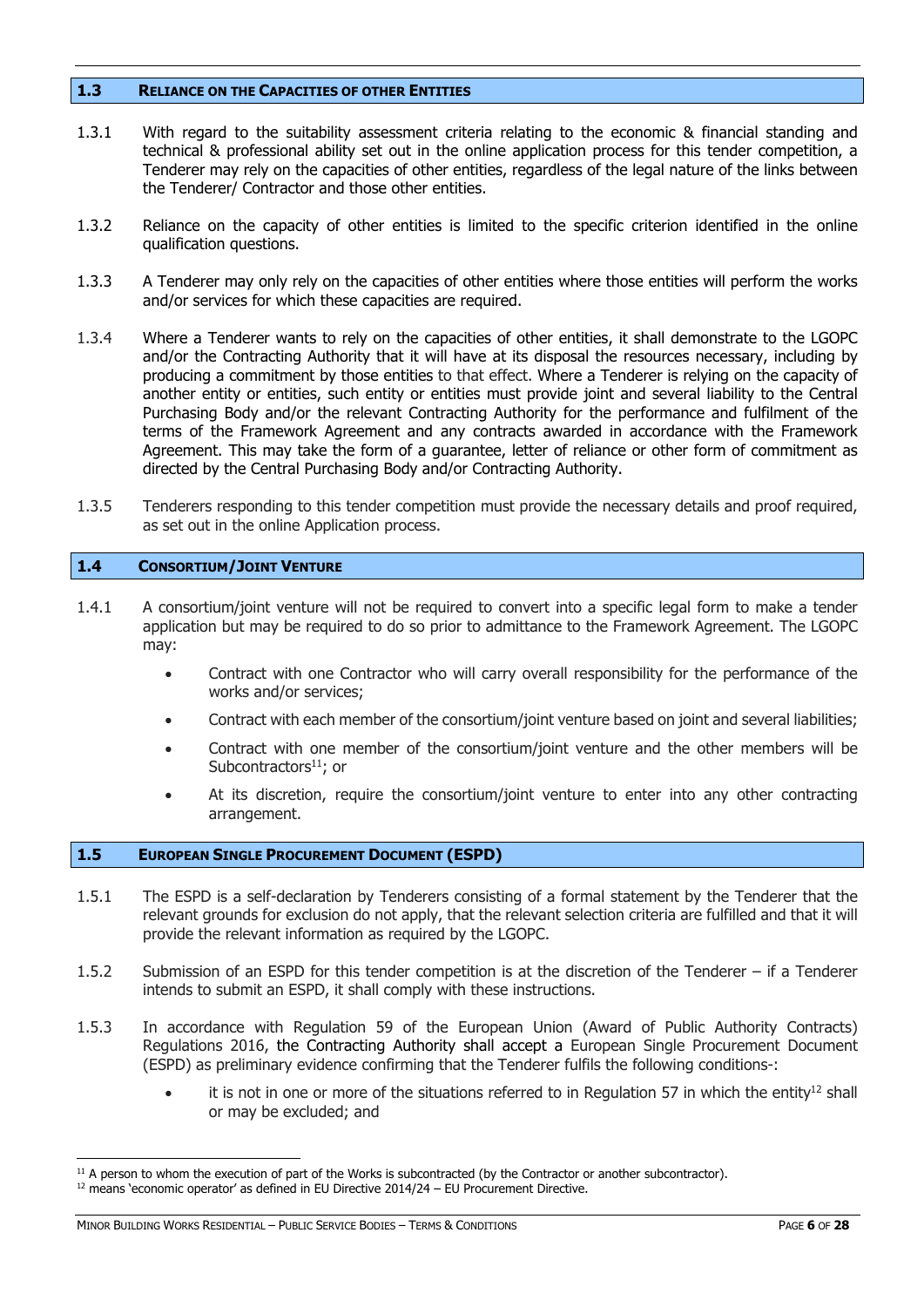- it meets the relevant criteria for qualitative selection as defined in the Tender Documents.
- 1.5.4 The ESPD shall be provided exclusively in electronic form and shall be drawn up based on a standard form established by the European Commission.
- 1.5.5 If the information required for the tender application is not included in the ESPD, the Tenderer will be obliged to submit the required information under separate cover potential Tenderers must examine this information carefully in view of their participation and possible submission of an ESPD.
- 1.5.6 If a Tenderer proposes to submit an ESPD and it is relying on the capacities of one or more other entities, those entities must also each submit an ESPD setting out the relevant information for the respective entity.
- 1.5.7 In addition, where a group of entities, including temporary associations, participate together in this tender competition and they intend to submit an ESPD, a separate ESPD must be submitted for each of the participating entities.
- 1.5.8 An ESPD is not required for Subcontractors on whose capacities the tenderer does not rely. Tenders shall note that information concerning proposed Subcontractors and completed Personal Situation Declaration Forms will be required at sRFT stage.

#### **1.6 SUBCONTRACTING**

- 1.6.1 Contractors responding to a sRFT must provide the necessary details and proof required, as set out in the 'Qualification questions' included with the Tender Documents.
- 1.6.2 The Contracting Authority may take appropriate measures by, amongst other things, verifying in accordance with the provisions in the Regulations, whether there are grounds for exclusion of Subcontractors under Regulation 57 of the 2016 Regulations.
- 1.6.3 At sRFT stage, the Contractor must indicate to the Contracting Authority the qualifications and experience of Contractors Personnel13 it proposes for completion of the works and/or services defined in the sRFT.
- 1.6.4 When responding to a sRFT, where Subcontractors/Specialists<sup>14</sup> are proposed for completion of parts of the works and/or services, the Contractor shall indicate to the Contracting Authority the name, contact details and legal representatives of the subcontractor/s.

### **1.7 TAX COMPLIANCE**

- 1.7.1 All payments under a contract awarded pursuant to a sRFT will be conditional on the Contractor being tax compliant.
- 1.7.2 Contractors must comply with the terms of the Department of Finance Circulars 43/2006 and 44/2006: Tax Clearance Procedures: Public Sector Contracts, or any replacement Circulars in this regard.
- 1.7.3 In line with the legislative provisions of Section 95 of the Finance Act 2014, the following provisions in relation to eTax Clearance Certificates have been brought into force by Revenue, effective from December  $2015 -$ :
	- Processing of tax clearance applications, certificates issued by the Collector-General and verification by third parties, is all in electronic format; and
	- Where a taxpayer is found to be non-compliant with their obligations their tax clearance certificate can be rescinded (or withdrawn).

<sup>&</sup>lt;sup>13</sup> The Contractors representative, supervisor and Subcontractors, employees and other persons working on or adjacent to the site for the Contractor or Subcontractors, and other persons assisting the Contractor to perform the Contract.<br><sup>14</sup> means a Subcontractor or supplier of a Works Item named in the Contract and/or Contractor's Personnel who do or are to

Contractor's Personnel stated in the works requirements to be Specialists.

MINOR BUILDING WORKS RESIDENTIAL – PUBLIC SERVICE BODIES – TERMS & CONDITIONS PAGE **7** OF **28**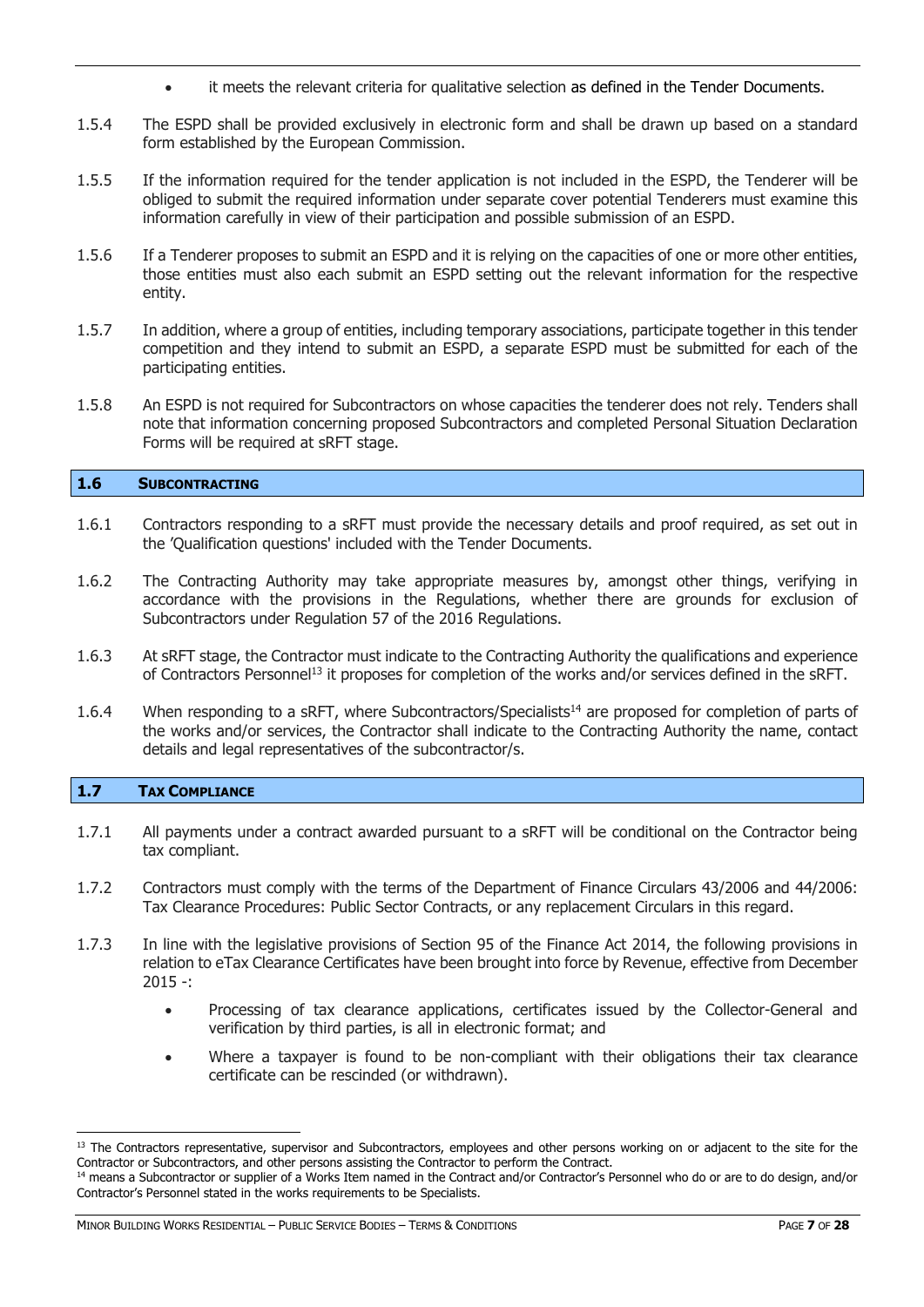- 1.7.4 eTax Clearances will be available to business, PAYE and non-resident customers with a PPSN/Tax Reference number (TRN). There is no change to the current process for customers/Contractors that are not registered for Irish tax, i.e. Non-residents or some community/voluntary groups. These applications will continue to be processed by the Collector General's Office. Furthermore, eTax Clearance does not apply to Standards in Public Office (SIPO) Contractors.
- 1.7.5 Applications in eTax Clearance will be processed in real time. Contractors who are tax compliant will receive a Tax Clearance Access Number. This number along with the Contractor's PPSN/Tax Reference number (TRN Number) shall be provided when requested to the Contracting Authority as verification of their tax clearance details.
- 1.7.6 Subcontractors engaged at sRFT stage are required to produce an in-date (not older than 30 days) Notification of Determination<sup>15</sup> to the Contracting Authority or the principal Contractor, before any contract is awarded. Contractors requiring further information on demonstration of satisfactory level of subcontractor tax compliance and Notifications of Determination under Section 530I of The Taxes Consolidation Act, 1997 (as amended) should contact their local Revenue office. Contact details are available on the Revenue website at www.revenue.ie.

#### **1.8 EMPLOYEES**

- 1.8.1 Contractors shall comply with all statutory requirements in relation to PAYE and PRSI and shall ensure that the rates of pay and the conditions of employment, including pension contributions, comply with all applicable law. The rates of pay and conditions of employment shall be at least as favourable as those for the relevant category of worker in any sectoral employment orders, employment regulation orders or registered employment agreements.
- 1.8.2 Contractors shall also be aware that they may be asked to provide evidence prior to commencing any works and/or services of membership of a pension and sick pay scheme for all Contractors Personnel that will be employed to work on the relevant sRFT.

#### **1.9 STATUTORY OBLIGATIONS AND APPLICABLE LAW**

- 1.9.1 Contractors are advised that EU and national legislation applies in respect of matters such as employment, working hours, official secrets, data protection and health and safety. Contractors must have regard to statutory terms relating to minimum pay and to legally binding industrial or sectorial agreements in preparing tenders.
- 1.9.2 The laws of Ireland will govern this competitive process. This competitive process, any resulting Framework Agreement and any resulting contract will be subject to the exclusive authority of the Irish Courts.

# **1.10 FREEDOM OF INFORMATION ACTS**

- 1.10.1 The LGOPC and Contracting Authorities are subject to the Freedom of Information Act 2014 and the Tenderer/ Contractor acknowledge that information provided in response to this tender and/ or the sRFT may be disclosed in accordance with the Freedom of Information Act 2014.
- 1.10.2 Tenderers are asked to consider if any of the information supplied by them in response to this tender should not be disclosed because it is commercially sensitive or confidential. If this is the case, Tenderers can, when providing the information, identify same and specify the reasons for its commercial sensitivity or confidentiality. The LGOPC will have regard to such a statement but are not bound by it.

<sup>&</sup>lt;sup>15</sup> means the rate of tax that applies to the subcontractor and the tax credits that reduce the tax payable.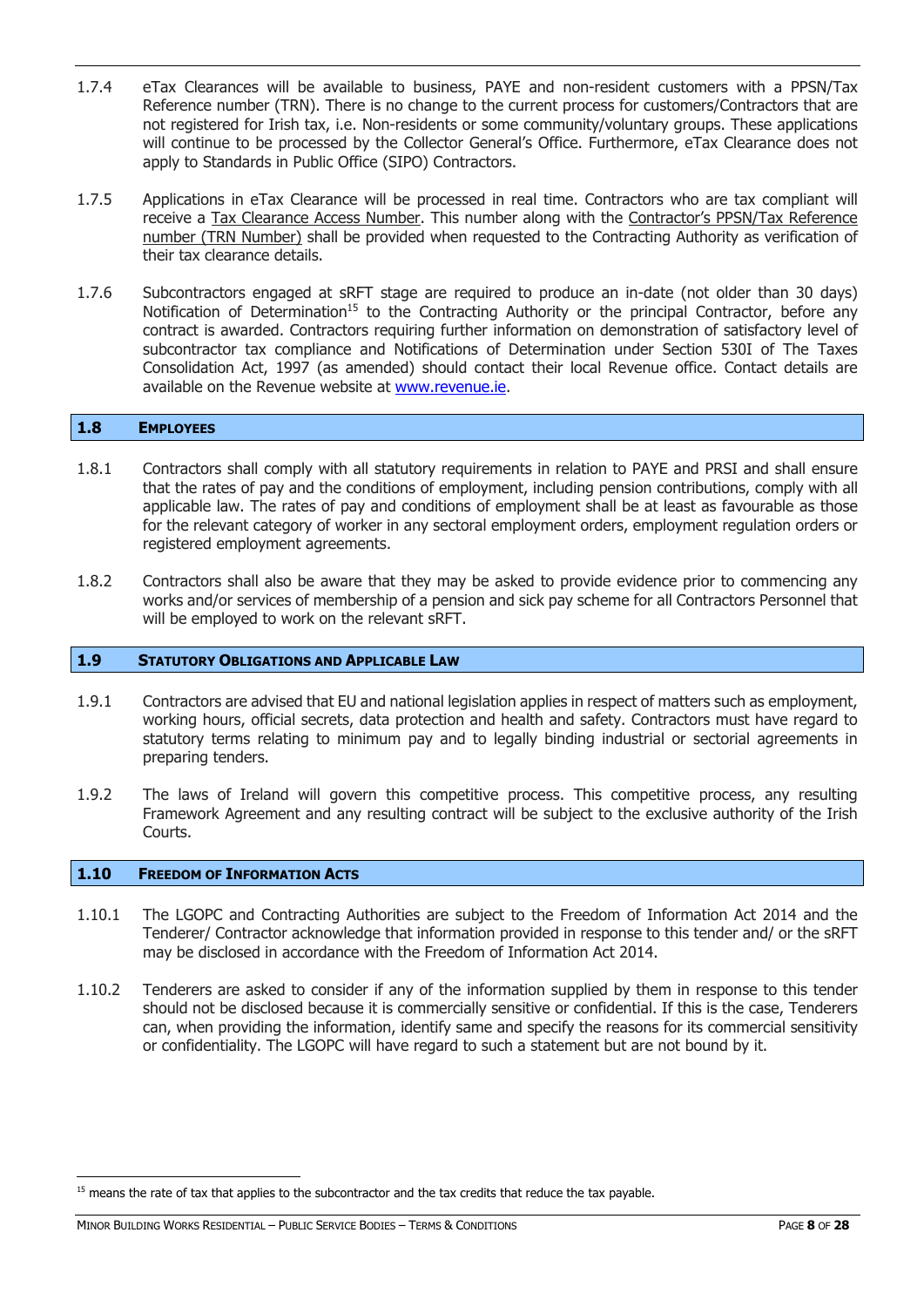### **1.11 CANVASSING**

- 1.11.1 Canvassing or any effort by a Tenderer to influence any staff or agents of the LGOPC in relation to any aspect of the Application process may result in automatic disqualification from the Application process.
- 1.11.2 Where a Tenderer/ Contractor has an existing relationship with the LGOPC, a Contracting Authority or its employees, the Tenderer/ Contractor is advised that any discussions, correspondence, or other influences on the Application process may be treated as canvassing.
- 1.11.3 In accordance with Section 38 of the Ethics in Public Office Act 1995 any money, gift or other consideration from a person holding or seeking to obtain a contract will be deemed to have been paid or given corruptly unless the contrary is proved.

#### **1.12 CONFLICTS OF INTEREST AND REGISTRABLE INTEREST**

- 1.12.1 Any actual or potential conflict of interest involving a Tenderer/Contractor (whether because of the Tenderer/ Contractor having or having had a role in the LGOPC and/or the Contracting Authority in relation to the contract or because of the Tenderer/ Contractor having or having had an interest in another Tenderer/ Contractor or another Tenderer/ Contractor having or having had an interest in the Tenderer/ Contractor or any other situation creating a conflict of interest, actual or potential) must be fully disclosed by the Tenderer/ Contractor as soon as it becomes apparent. The LGOPC and/ or Contracting Authority reserves the right to raise conflict of interest issues with Tenderers/ Contractors.
- 1.12.2 Where the LGOPC and/or the Contracting Authority consider that the situation does not give rise to a conflict of interest or that the conflict of interest is not material, it will permit the situation to continue.
- 1.12.3 Where the LGOPC and/or the Contracting Authority consider that the situation gives rise to a material conflict of interest, it may, at its sole discretion, permit the situation to continue subject, if necessary, to appropriate safeguards being agreed between the LGOPC and/or the Contracting Authority and the Contractor and the LGOPC and/or Contracting Authority being fully satisfied that those safeguards have been put in place and will be complied with.
- 1.12.4 Where the LGOPC and/or the Contracting Authority considers, in its absolute discretion, that the situation can only be remedied by the exclusion of the Tenderer/ Contractor from the Application or sRFT process, the LGOPC and/or the Contracting Authority shall exclude the Tenderer.
- 1.12.5 Any registrable interest involving the Tenderer and the LGOPC or their relatives must be fully disclosed or must be communicated to the LGOPC immediately upon such information becoming known to the LGOPC, in the event of this information only coming to the Tenderer's notice after the submission of an Application and prior to the award of the Framework Agreement. The terms 'registrable interest' and 'relative' shall have the meaning prescribed by the Ethics in Public Office Act 1995.

#### **1.13 CONFIDENTIALITY**

1.13.1 All documents issued and information given to Tenderers/ Contractors must be treated as strictly confidential. Tenderers/ Contractors should not release details of the Tender Documents other than on an "In Confidence" basis to those who have a legitimate need to know or whom they need to consult for preparing their Application.

# **1.14 DATA PROTECTION**

1.14.1 In this clause, "Data Protection Laws" means the Irish Data Protection Acts 1988 to 2018, the General Data Protection Regulation (EU) 2016/679 ("GDPR"), any other applicable law or regulation relating to the processing of personal data and to privacy, including the E-Privacy Directive and the European Communities (Electronic Communications Networks and Services) (Privacy and Electronic Communications) Regulations 2011 ("E-Privacy Regulations"), as such legislation shall be supplemented, amended, revised or replaced from time to time.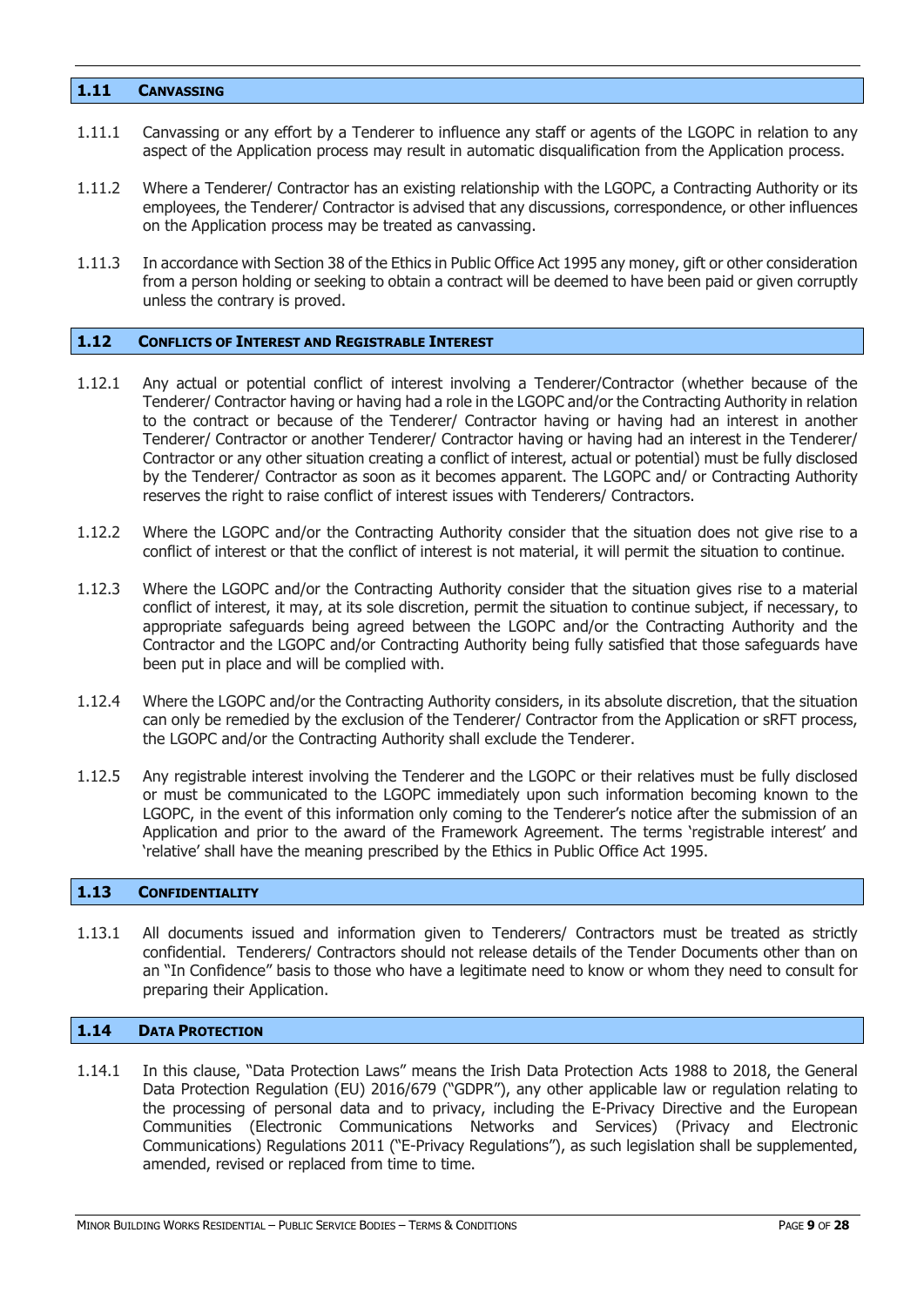- 1.14.2 The Contracting Authority and the LGOPC will each be an independent Data Controller (where Data Controller has the meaning given under the Data Protection Laws) in respect of any Personal Data (where Personal Data has the meaning given under the Data Protection Laws) required to be provided by the Tenderer in response to this call for tender competition and Supplementary Requests for Tender.
- 1.14.3 The Tenderer, as Data Controller in respect of any Personal Data provided by it in its Tender, is required to confirm that all Data Subjects (where Data Subject has the meaning given under the Data Protection Laws) whose Personal Data is provided by the Tenderer have consented to the processing of such Personal Data by the Tenderer, the LGOPC, the Contracting Authority, the Evaluation Team and the supplier of the www.supplygov.ie website for the purpose of the participation of the Tenderer in this tender competition or that the Tenderer otherwise has a legal basis for providing such Personal Data to the foregoing for the purpose of its participation in this tender competition.
- 1.14.4 The Contracting Authority and the LGOPC, each as an independent Data Controller, may process the Personal Data as follows:
	- by the Contracting Authority disclosing data (including Personal Data of tenderers and/or their employees or other related third-party agents such as those persons names, contact details, work experience etc.) to the LGOPC.
- 1.14.5 The Contracting Authority, as an independent Data Controller, may share the Personal Data as follows:
	- share such Personal Data with other bodies within the public and/or semi-state sectors that use the www.supplygov.ie service as required by this Framework. The list of such public and/or/semi-State bodies is maintained on **www.supplygov.ie** and is updated from time to time. In addition, such Personal Data may be shared with the Office of Government Procurement, the Local Government Management Agency and with other bodies as required under law.
- 1.14.6 The Contracting Authority and the LGOPC shall enter into a Data Sharing Agreement, which shall govern the sharing of the Personal Data between them, and their respective rights, obligations and liability in relation to this.
- 1.14.7 The Tenderer shall be individually responsible, as an independent Data Controller, for its own processing of the Personal Data included in the tender and must fully comply with its obligations as a Data Controller under the Data Protection Laws in this regard.
- 1.14.8 Neither the Tenderer or the LGOPC shall be construed as a Data Processor (where Data Processor has the meaning given under the Data Protection Laws) in relation to the other, unless the conditions for processing of the Personal Data change so that one party processes Personal Data on behalf of and on the instructions of the other party.
- 1.14.9 The Tenderer and the LGOPC shall not be construed as Joint Data Controllers unless the conditions for processing of the Personal Data change such that the parties in conjunction with one another jointly, in a collaborative fashion, determine the purposes and means of processing the Personal Data.
- 1.14.10 The Tenderer will inform the LGOPC as soon as possible of any requests from Data Subjects regarding rectification or erasure of Personal Data included in a Tender, or restriction of or objection to the processing of such Personal Data for the purposes set out herein. The Tenderer shall, to the extent that such a request affects the processing of such Personal Data by the LGOPC, provide reasonable assistance to the LGOPC to enable compliance with the Data Protection Laws. Notwithstanding the foregoing, the Tenderer shall remain responsible itself for dealing with requests from Data Subjects in respect of Personal Data, to the extent that such requests are directed by the Data Subject to the Tenderer (or any of its agents, employees or sub-contractors).
- 1.14.11 The Tenderer shall notify the LGOPC immediately if the Tenderer becomes aware of, or suspects: (i) any breach of this section; or (ii) a Personal Data breach which is likely to affect or invoke the LGOPC's obligations under the Data Protection Laws, or (iii) any situation or envisaged development that shall in any way influence, change or limit the processing of the Personal Data included in the Tender for the purposes set out herein. The Tenderer shall document all Personal Data breaches in accordance with the Data Protection Laws and fully cooperate with the LGOPC to ensure compliance with the Data Protection Laws. The Tenderer shall use reasonable endeavours to mitigate any damage suffered by a Data Subject in these circumstances.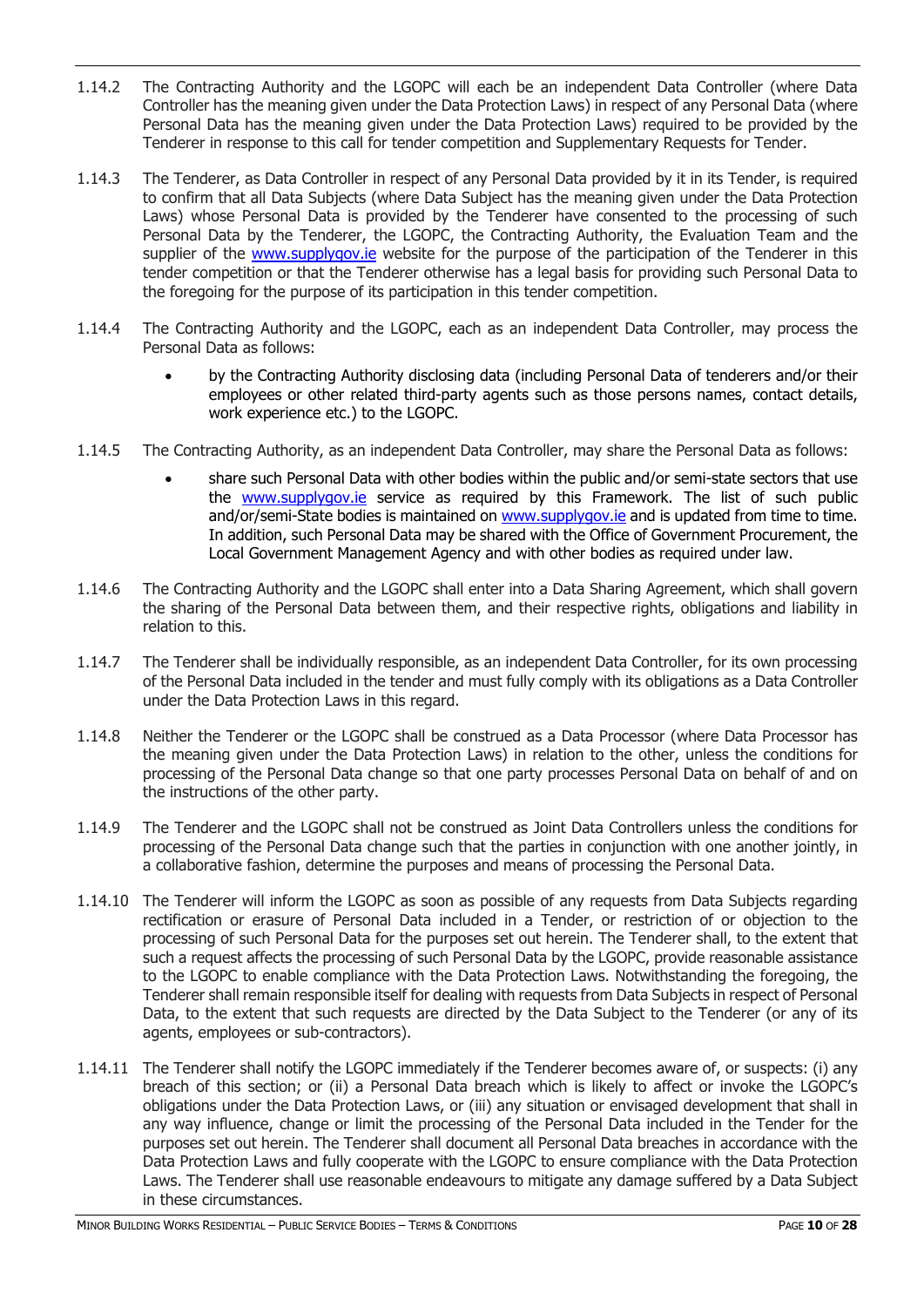1.14.12 The Tenderer hereby indemnifies the LGOPC against all claims, liabilities, costs, expenses, damages and losses suffered or incurred by the LGOPC arising out of or in connection with any breach by the Tenderer (or any of its employees/agents/sub-contractors) of any terms of this section, or its obligations under the Data Protection Laws, or any use by the Tenderer of the Personal Data. This Clause is intended to apply to the allocation of liability for losses relating to the Data Protection Laws as between the LGOPC and the Tenderer, including with respect to compensation to Data Subjects, notwithstanding any provisions under the Data Protection Laws to the contrary, except: (i) to the extent not permitted by applicable law (including the Data Protection Laws); and (ii) that it does not affect the liability of either party to any Data Subject.

#### **1.15 INSURANCE**

- 1.15.1 The Contractor shall be liable for and shall indemnify the Contracting Authority for and in respect of all and any losses, claims, demands, damages or expenses which the Contracting Authority may suffer due to and arising directly because of the negligence, act or omission, breach of contract, breach of duty, willful default or fraud of the Contractor and the Contractors Personnel.
- 1.15.2 Tenderers do not need to have the insurances in place when making their application in response to a sRFT but will be required to put those insurances in place prior to the award of any contract should they be successful in a sRFT. The Contracting Authority will not be responsible for any cost incurred by Contractors in putting in place the required insurances.
- 1.15.3 No Contractor shall be awarded a contract under an sRFT unless satisfactory evidence of insurance is submitted prior to contract award by the Contractor's insurance broker/company. Where the insurance policy in question lapses prior to the end of the period of the Framework Agreement it shall be the responsibility of the Contractor to ensure that said policy is renewed.
- 1.15.4 The onus is on the Contractor to advise the Contracting Authority when their insurance has lapsed or has been cancelled. All Contractors must notify the Contracting Authority of alterations, cancellations and confirm renewal of policies. Any failure to do so may result in immediate termination of the Contractor for the duration of the Framework Agreement.

#### **1.16 PUBLIC/PRODUCT LIABILITY INSURANCE**

- 1.16.1 The minimum level of Public Liability Insurance required in respect of any one accident below which the Contractor and PSCS will bear the cost:
	- €6,500,000 for any one event;
	- $\bullet$  Maximum excess:  $\epsilon$ 6,500.
- 1.16.2 The policy shall indicate that the €6,500,000 limit is for any one event. The limit of indemnity under the Public Liability Insurance must be for the full policy limit of €6,500,000. No inner limit reduction is permissible. The maximum permissible excess shall be  $\epsilon$ 6,500 for property only with no excess for death, injury or illness.
- 1.16.3 The policy shall include an indemnity to principal clause.
- 1.16.4 The successful Contractor will be required to include the Contracting Authority as joint insured and may be required to include a non-vitiation clause.
- 1.16.5 The successful Contractor will also be required to extend a public liability policy to include for products and pollution liability insurance to indemnify the Contracting Authority in relation to defective products supplied whether manufactured, altered or just sold by the Contractor.
- 1.16.6 Public Liability Insurance must specifically be extended to include all motor vehicles to which the Road Traffic Acts do not apply (such as rollers, pavers, off site vehicles, etc.), alternatively such vehicles should be scheduled (by vehicle registration or vehicle identification number (VIN)in the motor policy.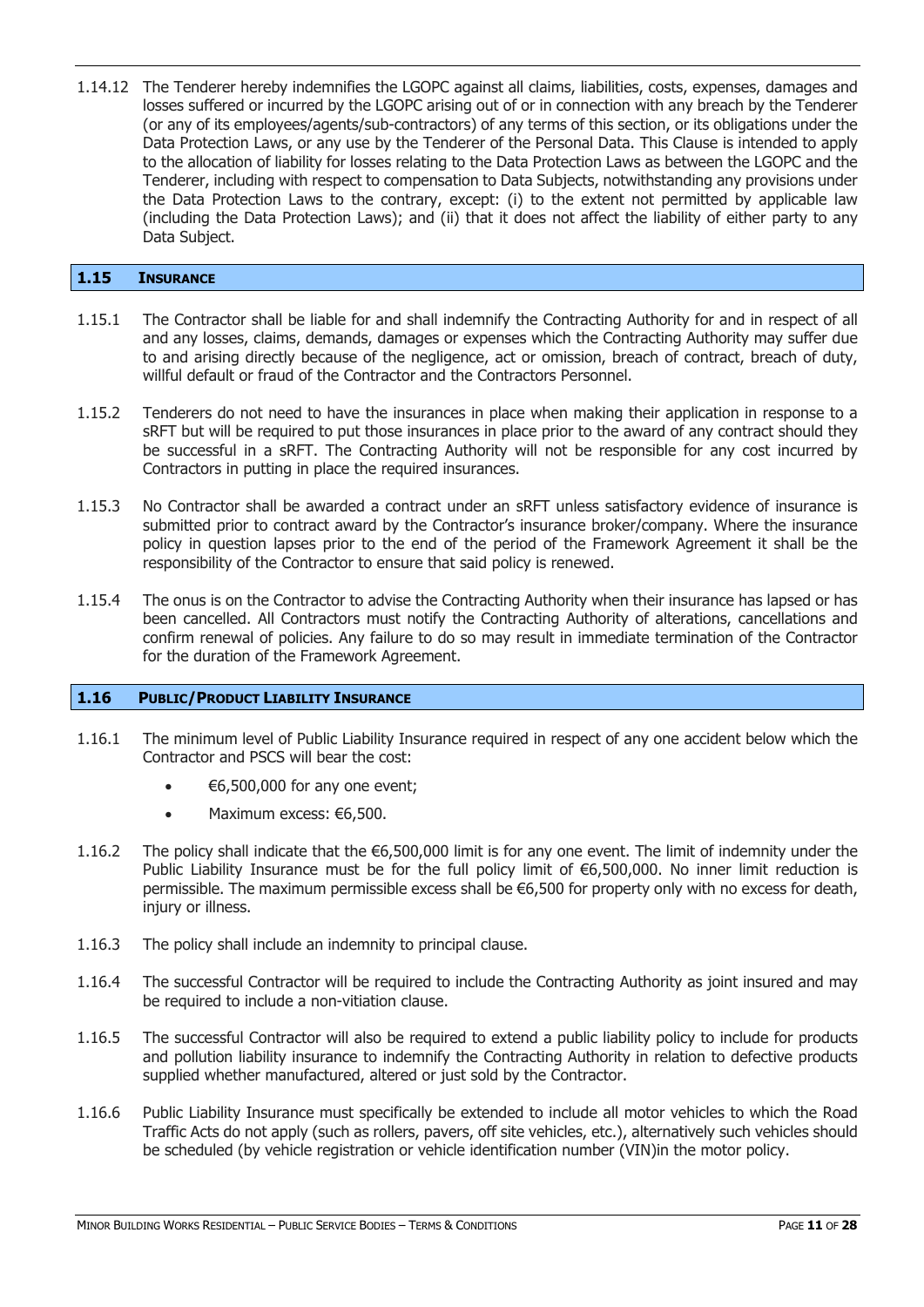### **1.17 EMPLOYER'S LIABILITY INSURANCE**

- 1.17.1 The minimum level of Employer's Liability Insurance required in respect of any one accident below which the Contractor and PSCS will bear the cost:
	- €13,000,000 for any one event;
	- Maximum excess: €6,500.
- 1.17.2 The policy shall meet the following requirements:
	- Cover must apply to the employees of the Contractor engaged on the sRFT Contract;
	- The liability for death or injury to employees must be covered;
	- The cover must indemnify the Contracting Authority as principal and may be required to include a non-vitiation clause;
	- Cover must be extended to cover the Contractor in respect of liability assumed by him under the sRFT e.g. The description of the insured business must be unambiguous.

#### **1.18 PROFESSIONAL INDEMNITY INSURANCE**

- 1.18.1 Contractors may be requested to arrange Professional Indemnity Insurance as part of a sRFT.
- 1.18.2 The minimum level of insurance cover required will vary depending on the scale, nature and complexity of the sRFT. Insurance requirements will be identified in individual sRFT.
- 1.18.3 Where a Contracting Authority requires a collateral warranty from a Specialist/s, the Contractor shall provide the collateral warranty in a form approved by the Contracting Authority, (e.g. GCCC standard form reference MF 1.12 'Collateral Warranty' executed by the Specialist and the Contractor) or equivalent.
- 1.18.4 Where required, cover shall:
	- be provided on an 'each and every claim' basis;
	- $\bullet$  be provided in respect of 'joint and several liability';<sup>16</sup>
	- provide for claims for breach of professional duty or civil liability as well as negligence;
	- be maintained for six (6) years after completion of the Supplementary Request for Tender contract;
	- extend to include Specialist advisors engaged as Subcontractors by the Contractor.
- 1.18.5 Where required, Collateral warranties required from Specialists shall include a requirement to carry professional indemnity insurance if the Specialist is involved in design.
- 1.18.6 Where required, the policy shall, where appropriate, cover and indemnify the Contracting Authority for all liabilities arising from the performance or non-performance by the Contractor of its duties under the Building Control (Amendment) Regulations, 2014 (BCAR) and for all liabilities arising from the performance or non-performance by the Contractor of its duties as Project Supervisor for the Construction Stage (PSCS).

#### **1.19 CONTRACTORS ALL RISKS INSURANCE**

- 1.19.1 Contractors may be required to arrange Contractors All Risks insurance as part of a sRFT.
- 1.19.2 Where required, this insurance shall be maintained by the Contractor from the date the Contractor starts the work on a Task until the date of completion of the Task under the sRFT Contract. The insurance policy

<sup>&</sup>lt;sup>16</sup> If the Contractor consists of a joint venture, consortium or other unincorporated grouping of two or more persons, each person is jointly and severally liable to the Employer for the performance of the Contract.

MINOR BUILDING WORKS RESIDENTIAL – PUBLIC SERVICE BODIES – TERMS & CONDITIONS PAGE **12** OF **28**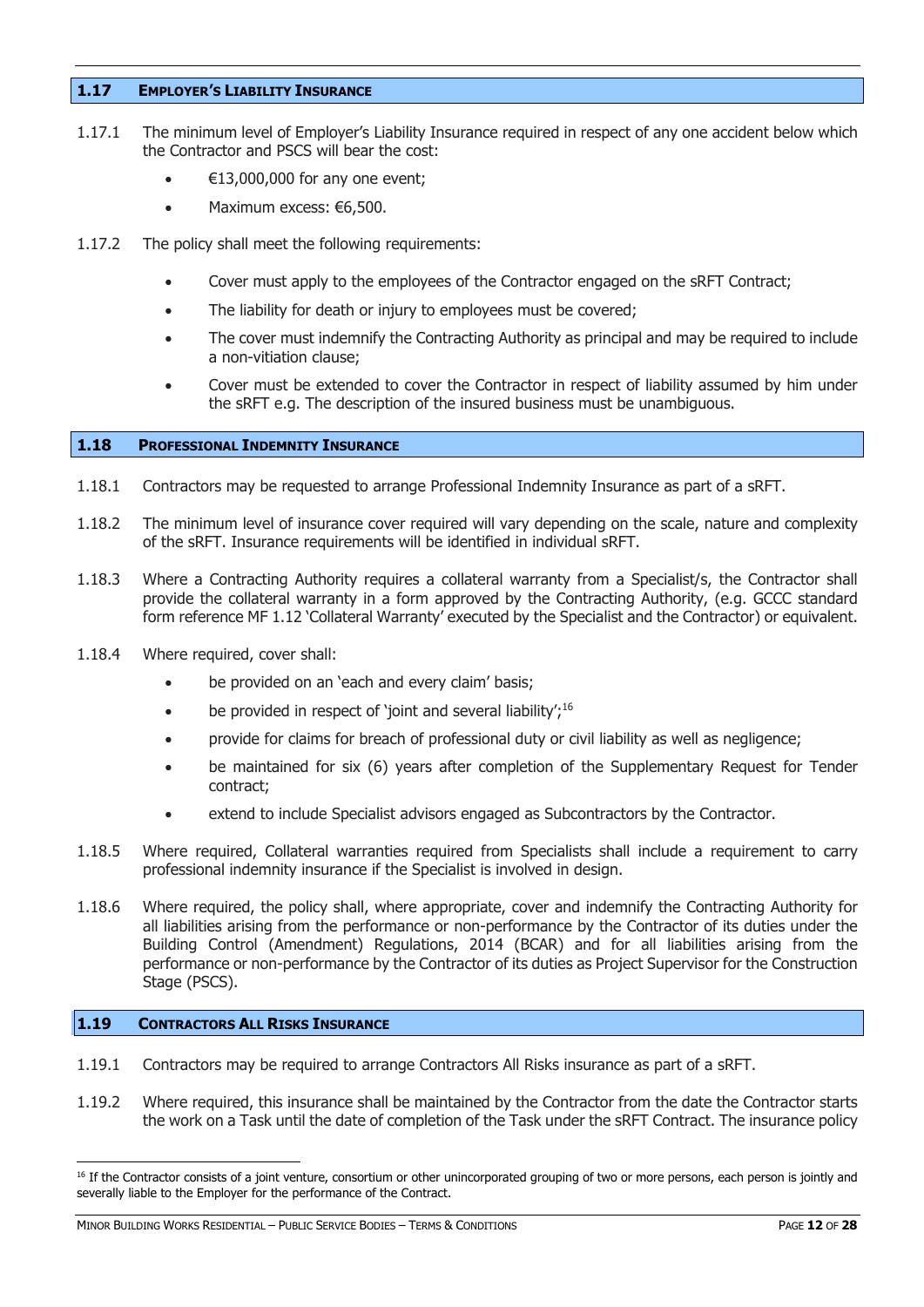must insure the relevant works, goods and materials for the works and any Contracting Authority's facilities to be altered or extended by the works against loss or damage.

- 1.19.3 The insurance of the works and goods and materials for the works must be for the full reinstatement value of the property insured, including cost of demolition, removal of debris, deliver, the Contracting Authority's professional fees, profit and inflation during construction and reinstatement periods. The sum insured for professional fees must be at least 15% of the contract value of the works. The amount required for the insurance of the facilities to be altered or extended by the works will be identified in the sRFT.
- 1.19.4 The successful Contractor will be required to include the Contracting Authority as joint insured and may be required to include a non-vitiation clause.

# **1.20 INSURANCE EXCLUSIONS**

- 1.20.1 Contractors that have specific exclusions noted in their insurance policies which restrict or prohibit their ability to carry out certain works and/or services will be required to either:
	- Have the exclusion removed from their insurance policy and employ a competent and appropriately insured Specialist to carry out the excluded activity and put in place contingency cover on the Contractor's insurance policy; or
	- Have a Specialist subcontractor included with the Contractor as a full joint insured on the subcontractor's insurance policy and have the Contracting Authority joint insured on the subcontractor's insurance policy. Contractors shall note that the Contracting Authority will not be responsible for any cost incurred by the Contractor in complying with the insurance requirements outlined above.

# **1.21 CONSTRUCTION PRODUCT REGULATIONS**

- 1.21.1 Proof of compliance with these regulations may be sought by the Contracting Authority at any time prior to issuing or during a sRFT Contract. When requested, Contractors shall confirm -:
	- That all construction products associated with harmonised Standards will be CE marked and have a Declaration of Performance;
	- That the Contractor by submitting a Declaration of Performance (even if prepared by others) is assuming full legal responsibility for the conformity of the construction product with its declared performance;
	- That together with the technical specification, the Declaration of Performance will give all the information needed to judge whether the product(s) meets the essential characteristics in accordance with the applicable harmonised technical specifications;
	- That the CE mark shall be followed by the two last digits of the year in which it was first affixed, the name and the registered address of the manufacturer, or the identifying mark allowing identification of the name and address of the manufacturer easily and without any ambiguity;
	- That certification of an organisation's Factory Production Control system by a notified body will be available if so required under the regulation and requested.

# **1.22 HEALTH & SAFETY – SAFETY STATEMENT**

- 1.22.1 When requested, prior to the appointment to the Framework Agreement, successful Tenderers must provide a current Safety Statement or equivalent document to the LGOPC for uploading onto Supplygov.
- 1.22.2 The Safety Statement shall be prepared in accordance with Section 20 of the Safety, Health & Welfare at Work Act 2005, and implementing Regulations.
- 1.22.3 The Safety Statement must be signed, dated and include either:
	- The Company Registrations Office Company name and address, where applicable i.e. where a Contractor is registered with the Companies Registration Office, (www.cro.ie); or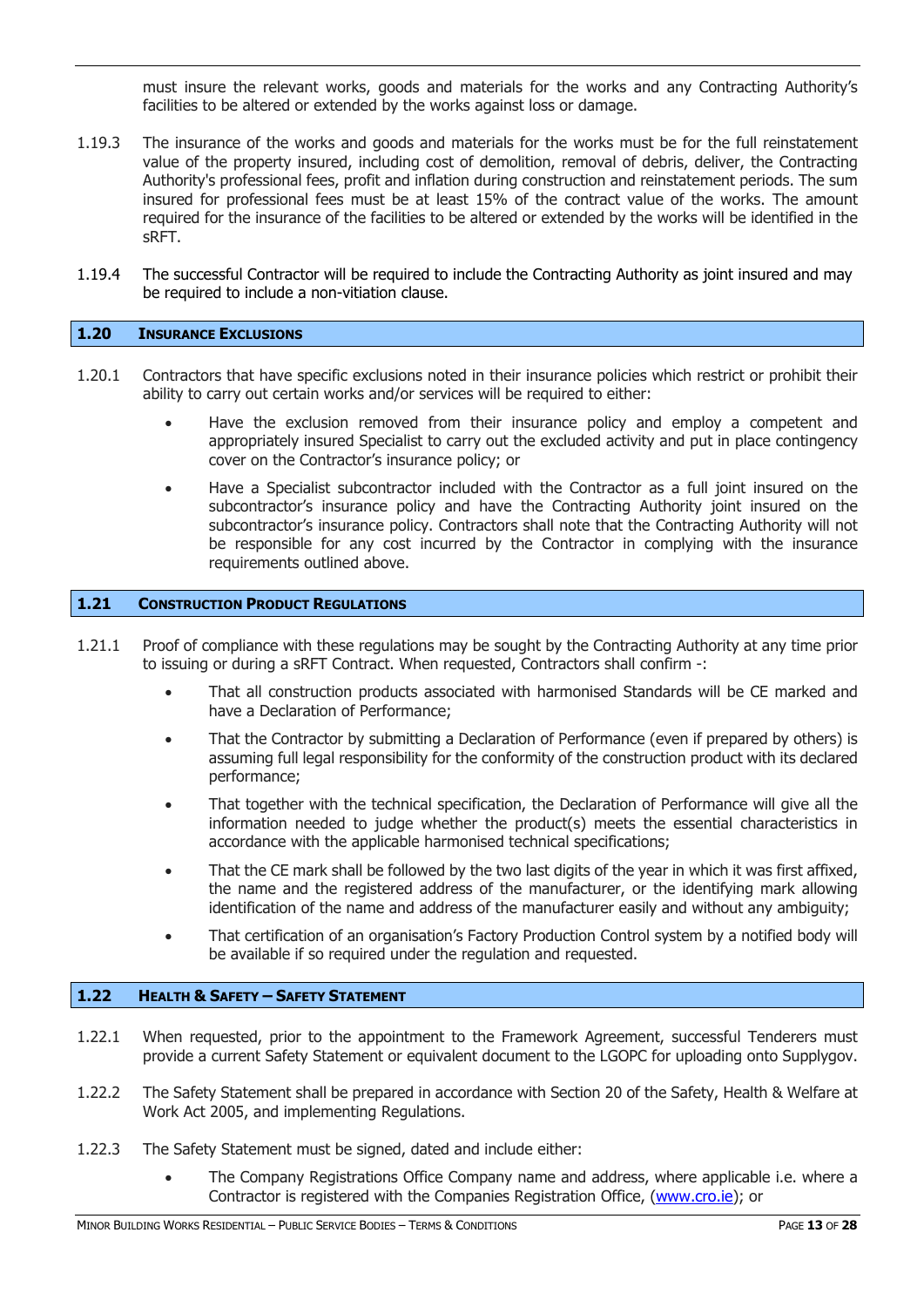The company name and address as registered with their VAT Registration Number i.e. where a Contractor is not registered with the Companies Registration Office, (www.cro.ie).

# **1.23 CHILD PROTECTION & VETTING**

- 1.23.1 Contractors Personnel shall strictly adhere to the Contracting Authorities child protection policy which will be included with the sRFT documents for the information of Contractors – if applicable.
- 1.23.2 Contractors Personnel may be subject to routine Garda Security Clearance procedures prior to being allowed entry onto certain sites, including but not limited to Local Authority, An Garda Síochána, Health Service Executive, Department of Defense and Department of Education sites. Co-operation with these procedures is mandatory.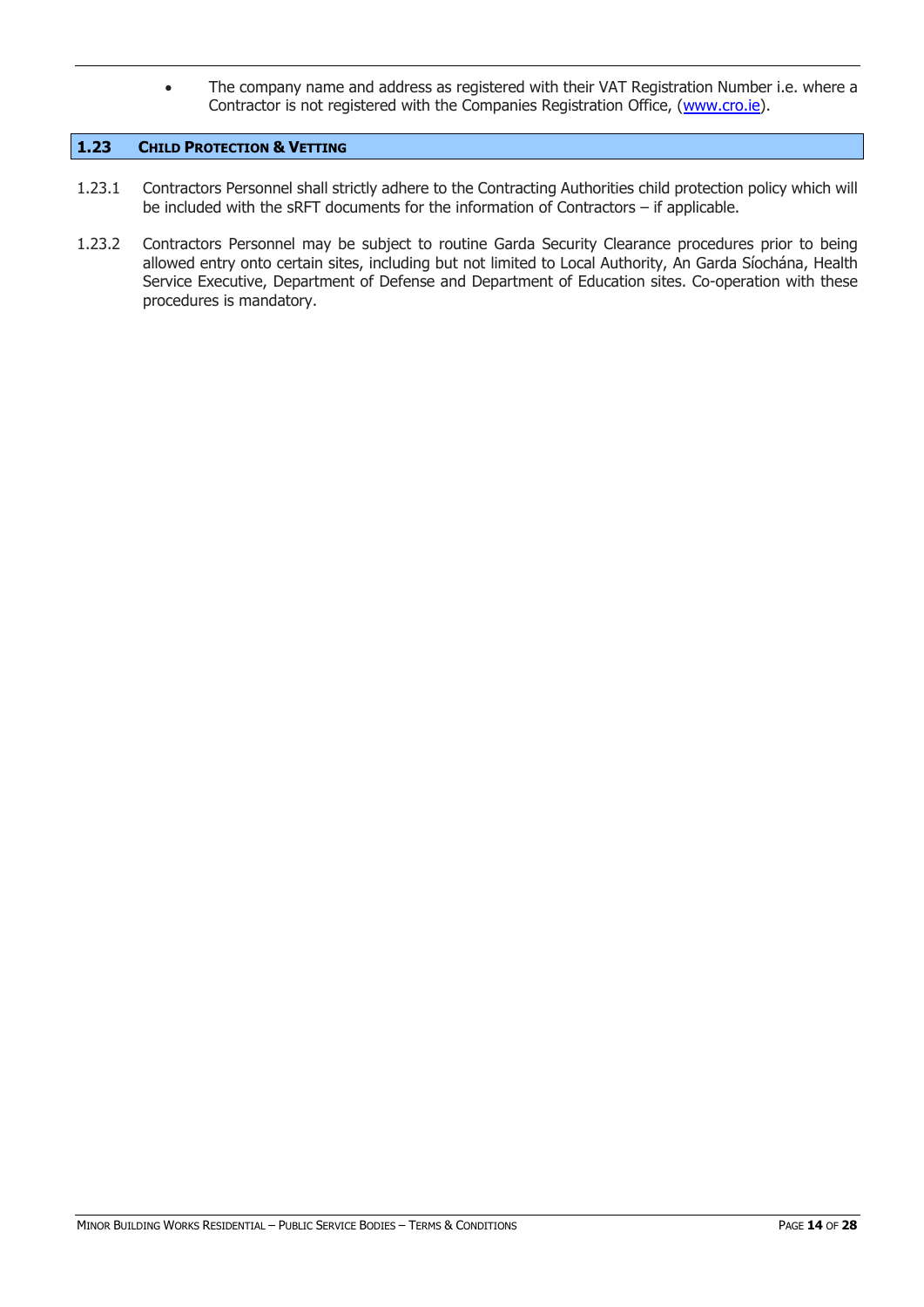# **2.0 PARTICULARS**

# **2.1 CONTRACT LIMITS**

2.1.1 Under the Framework Agreement, individual Contracting Authorities utilising PW-CF11 Term Maintenance and Refurbishment Contract shall comply with the limits specified in the Department of Public Expenditure and Reform's Guidance Note to Employer (PW-CF11) v1.1 12/12/2013 as may be amended, re-stated or otherwise modified by OGP from time to time.

# **2.2 DESCRIPTION OF WORKS AT SUPPLEMENTARY REQUEST FOR TENDER STAGE**

- 2.2.1 Works will involve minor building works within residential properties across the public service as required by Contracting Authorities.
- 2.2.2 The works will take place within residential environments.
- 2.2.3 Building works, works may also include elements of work on electrical and mechanical systems, fire alarm systems and building environmental systems etc.
- 2.2.4 The performance, materials and workmanship for Residential Minor Building Works are set out in the General Specification herein.
- 2.2.5 The technical requirements set out in the General Specification are non-specific. All Residential Minor Building works shall be undertaken in compliance with the technical standards as detailed and any further technical requirements as set out in the sRFT.
- 2.2.6 Typical works will include;
	- General repair and upgrade to internal and external building elements and fabric;
	- General building works;
	- Roofing works including but not restricted to structural work, refitting / replacement of roof tiles, slates, roofing membranes and all roof finishes, flashings, valleys, soffit and fascia's, gutters, downpipes etc.;
	- Internal and External building modifications and alterations;
	- Extensions, refurbishment, alterations, redevelopment and fit out.
- 2.2.7 Minor building works under this tender may also incorporate works on the following areas which form part of such works:
	- Mechanical/ plumbing and electrical works.
	- Fire safety works, building environmental systems;
	- Plastering, rendering and ceilings;
	- Carpentry, joinery and fitted units;
	- Windows and doors internal and external;
	- Painting, Flooring and finishes;
	- Other building related elements required to complete the works;
	- Demolition and clearance works;
	- External works relating to sewerage, drainage, water mains etc.;
	- External works relating to roads, paving, walls, fences, drainage etc.

# **2.3 HEALTH AND SAFETY – CONSTRUCTION DUTY HOLDERS**

2.3.1 The works and/or services to be undertaken as part of the Framework Agreement are categorized as either 'Type 1 or Type 2' projects as defined in the Department of Public Expenditure and Reform's Guidance Note - Suitability Criteria for Works Contractors GN 2.3.1.1 v1.1 01 May 2013.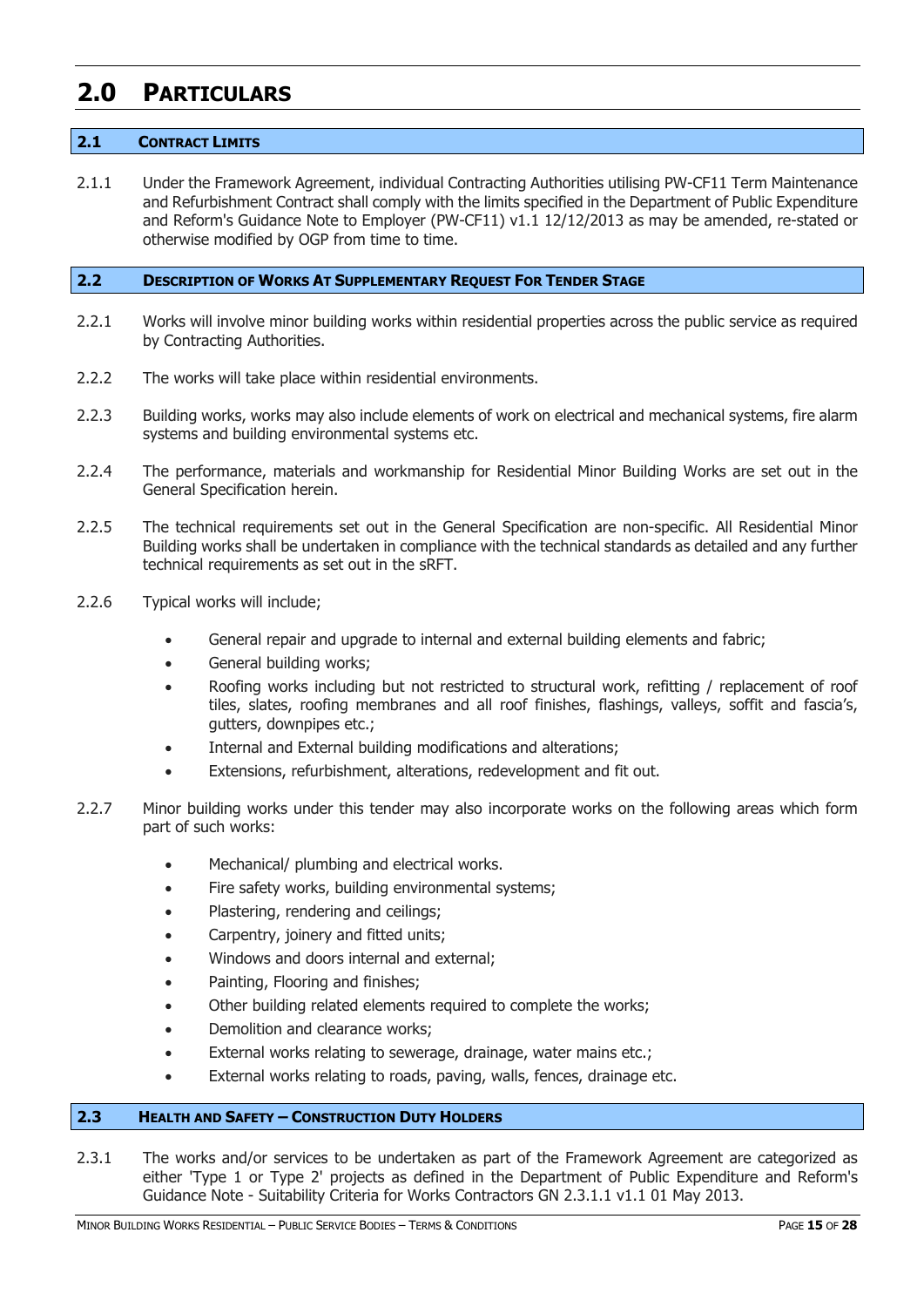- 2.3.2 Contractors appointed to the Framework Agreement must in all instances accept the role of 'Contractor and PSCS' as defined in the Safety, Health and Welfare at Work (Construction) Regulations 2006 – 2013.
- 2.3.3 Contractors will be required to accept and fulfil the role of 'Project Supervisor Construction Stage (PSCS)' as defined in the Safety, Health and Welfare at Work (Construction) Regulations 2006 – 2013. At sRFT Contract stage, Contractors may be required to complete a PSCS questionnaire similar to the requirements of the BPC 2 Competency Assessment for PSCS/Contractor<sup>17</sup> (as issued by the Contracting Authority). The Contractor will accept the appointment as PSCS by entering into the appointment in the manner set out in the Works Requirements relevant to that sRFT Contract.
- 2.3.4 Where a Contractor enters a site where they are not the nominated PSCS, they must comply with any directions given by the PSCS and/or Project Supervisor for the Design Process (PSDP).
- 2.3.5 The Contracting Authority reserves the right to seek proof of additional qualifications/training that are either statutory or deemed necessary for undertaking the role of PSCS. Such proof may need to be provided in response to Contract Evaluation Criteria as applicable and as specified in the sRFT.

## **2.4 HEALTH AND SAFETY – GENERAL**

- 2.4.1 All articles and substances supplied for use at work, including any plant, machine, tool or hazardous substance, shall comply with the requirements of the current Safety, Health & Welfare at Work Act, Regulations, Codes of Practice and Guidance.
- 2.4.2 All Contractors Personnel entering Contracting Authority sites shall have a Safe Pass Card, with SOLAS accreditation or equivalent.
- 2.4.3 The Safe Pass Card and CSCS equivalent qualifications (e.g. CSCS equivalent in Northern Ireland (CSR card)) will also be accepted.
- 2.4.4 Plant operators, as listed in the Schedule 5 of Safety, Health and Welfare at Work (Construction) Regulations 2006 - 2013, must be in possession of a valid Construction Skills Certification Scheme (CSCS) card for the item of plant being operated.
- 2.4.5 All Contractors Personnel operating plant/vehicles shall have a current full driver's license pertaining to the item(s) of plant they are operating. Copies must be available upon request on site on any given day.

MINOR BUILDING WORKS RESIDENTIAL – PUBLIC SERVICE BODIES – TERMS & CONDITIONS PAGE **16** OF **28**

<sup>&</sup>lt;sup>17</sup> The requirements of the BPC 2 Competency Assessment for PSCS/Contractor are set out in HSA publication 'Clients in Construction Best Practice Guidance 2009'.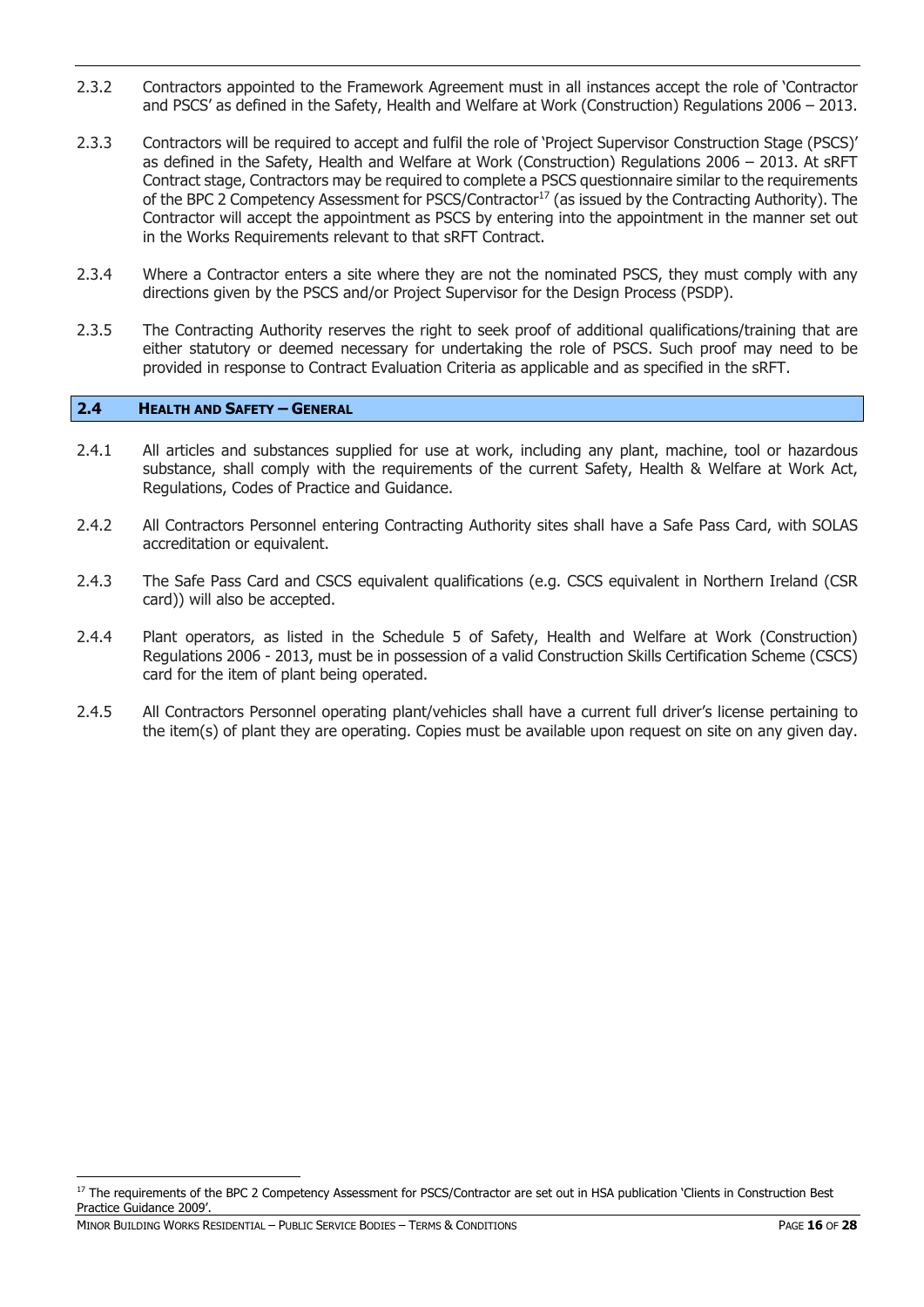# **3.0 GENERAL SPECIFICATION**

# **3.1 LEGISLATION, REGULATIONS, GUIDELINES AND CODES OF PRACTICE**

- 3.1.1 The Contractor shall comply with all national and EU legislation, Guidelines and Codes of Practice that apply during the construction stage and maintenance period. The contractor shall ensure that, as a minimum, all aspects of the works and project facilities comply with good industry practice, law and all necessary consents including, but not limited to the following:
	- The Safety, Health and Welfare at Work Act 2005
	- The Safety, Health and Welfare at Work (Repeals)(Commencement) Order, 2015
	- The Safety in Industry Act 1980
	- The Safety, Health and Welfare at Work (General Applications) Regulations 2007 to 2016;
	- The Safety, Health and Welfare of Work (Construction) Regulations, 2006 to 2013;
	- Chemicals (Asbestos Articles) Regulations 2011 (S.I. No. 248 of 2011;
	- The Safety, Health & Welfare at Work (Exposure to Asbestos) (Amendment) Regulations, 2010 (S.I. No. 589 of 2010);
	- The Safety, Health & Welfare at Work (Exposure to Asbestos) Regulations, 2006 (S.I. No. 386 of 2006);
	- Safety, Health and Welfare at Work (Chemical Agents) Regulations, 2001 (S.I. No. 619 of 2001);
	- Safety Health and Welfare at Work (Carcinogens) Regulations, 2001 (S.I. No. 078 of 2001);
	- European Communities (Carriage of dangerous goods by road & use of transportable pressure equipment regulations, 2011 (S.I. No. 349 of 2011);
	- Air Pollution Act, 1989;
	- The Construction Products Regulations (CPR) 2013 and as amended;
	- The Waste Management Acts, 1996 to 2013;
	- BS5228:2009 'Code of Practice for Noise Control on Construction and Open Sites';
	- Any other recommendation or Code of Practice issued by the Health and Safety Authority;
	- Law and good industry practice on Disability including those of the National Disability Authority;
	- Fire Services Act 1981;
	- Good industry practice in respect of Fire;
	- Requirements of utility providers;
	- Relevant Irish Standards ("Irish Standards"), British Standards ("British Standards"), Codes of Practice ("Codes of Practice"), EU Directives ("Directives") or equivalent European Standards ("European Standards");
	- Local Bye-Laws and Regulations;
	- Regulations and requirements of all relevant authorities;
	- All BSRIA<sup>18</sup> Publications;
	- All HVCA<sup>19</sup> Publications;
	- ETCI<sup>20</sup> National Rules for Electrical Installations Fourth Edition ET101 2008;
	- All CIBSE<sup>21</sup> Publications- Guides, Codes, Technical Memoranda, Application Guides, Lighting Guides, etc;
	- All ASHRAE guidance for specific Mechanical Systems and Components (where more comprehensive than CIBSE);
	- HSE contractor health and safety requirements and procedures.
	- ECTI<sup>22</sup> Guidance on Generator installation;

<sup>&</sup>lt;sup>18</sup> BSRIA is a UK-based testing, instrumentation, research and consultancy organisation, providing specialist services in construction and building services engineering.

<sup>&</sup>lt;sup>19</sup> Heating & Ventilating Contractors Association UK.

 $20$  Electro Technical Council of Ireland.<br> $21$  Chartered Institute of Building Services Engineers.

<sup>&</sup>lt;sup>22</sup> Electrical Engineering/Electronics, Computer, Communications and Information Technology Association (ECTI)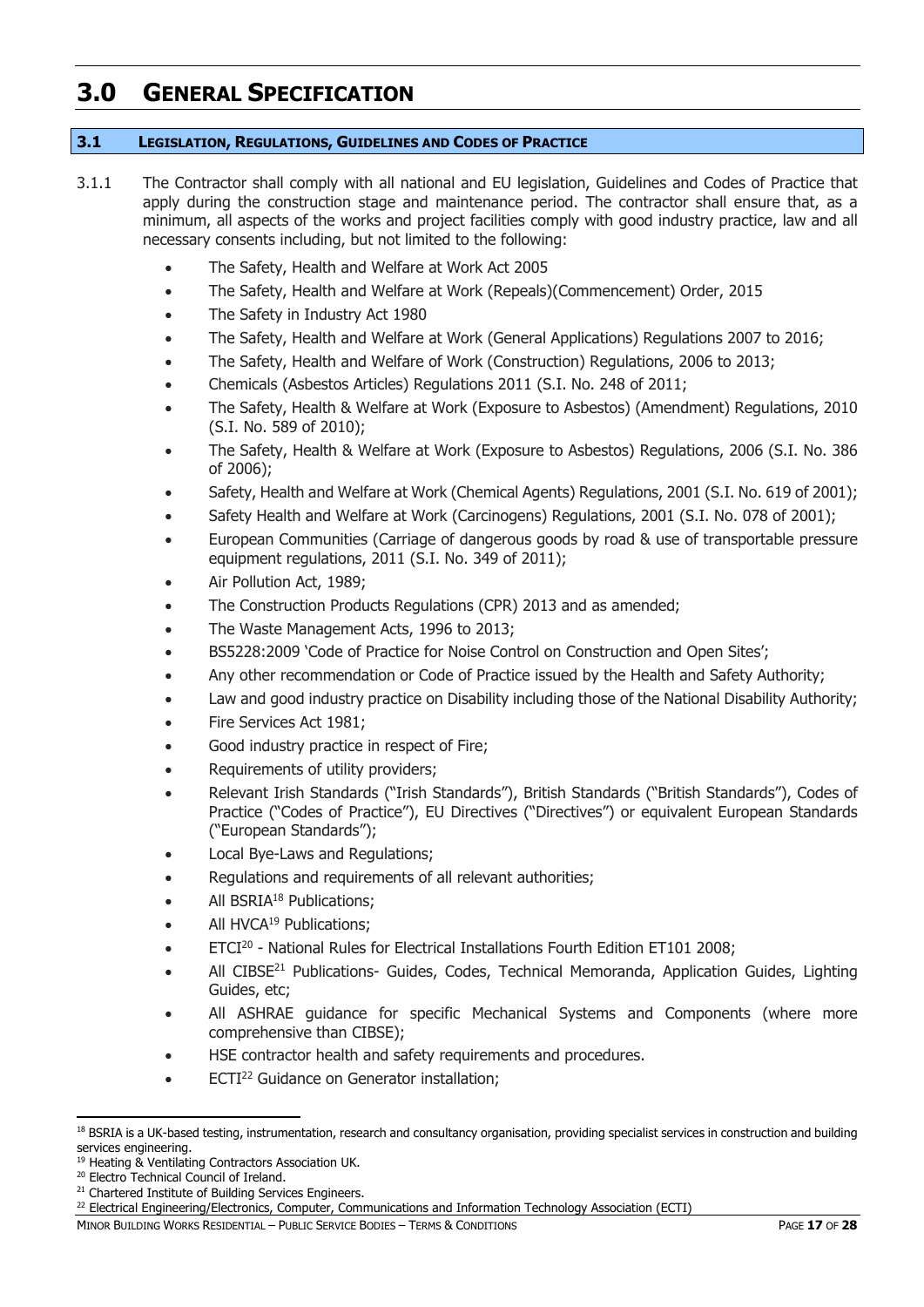- **ETCI T103 Electrical Installations above 1KV AC & 1.5kv DC;**
- Current Edition of IS3218 Fire Alarm & Detection Systems;
- Current Edition of IS3217 Emergency Lighting;

The above is a non-exhaustive list of standards that are being continuously updated and changed. Each project brief and the person accepting responsibility for design shall specify the appropriate and applicable standards and agree them with the Contracting Authority, the Contractor and liaise with the Assigned Certifier<sup>23</sup>.

- 3.1.2 The Contractor will be fully responsible for the quality of the materials and their compliance with the technical requirements as set out in the Tender Documents. Compliance will be verified by use of material conformance testing (remote and in-situ) and reference to the quality management systems within the production plant.
- 3.1.3 The Contractor shall provide for complying with the above including all mandatory notifications and notices for display. Compliance with these regulations, standards and guidelines shall relate to those most up to date or reasonably foreseeable as being in force or published at the time of contract award.
- 3.1.4 The Contractor shall identify any hazards that the design may present during construction and subsequent use and maintenance. Where possible, the hazards shall be eliminated or the risk reduced. Where hazards cannot be eliminated, provision shall be made for control of those risks and the transfer of the necessary information on those control measures and any residual risks together with any design assumptions to the (PSDP).
- 3.1.5 The Contractor shall adhere to and ensure compliance with all relevant product manufacturer's instructions.

# **3.2 BUILDING CONTROL REGULATIONS**

- 3.2.1 The contractor shall ensure compliance with the Building Control Regulations 1997 2014, the requirements of the Building Control (Amendment) Regulations 2014, SI 243 of 2012 Energy Performance of Buildings Regulations 2012 and any further amendments to the Regulations having regard to:
	- The minimum requirements for the design and construction of buildings as set out in the Building Regulations;
	- Detailed Technical Guidance Documents showing how these requirements can be achieved in practice;
	- Procedures set out in the Building Control Regulations for demonstrating compliance in respect of an individual building or works.
- 3.2.2 The contractor shall comply with relevant Irish Standards and Guidance Documents having regard to the suite of technical guidance documents which accompany the Building Regulations:
	- Part A Structure
	- Part B Fire Safety
	- Part C Site Preparation and Resistance to Moisture
	- Part D Materials and Workmanship
	- Part E Sound
	- Part F Ventilation
	- Part G Hygiene

- Part H Drainage and Waste Water Disposal
- Part J Heat Producing Appliances
- Part K Stairways, Ladders, Ramps and Guards

 $23$  The person so assigned by the Employer to certify compliance with the relevant requirements under Building Control Regulations.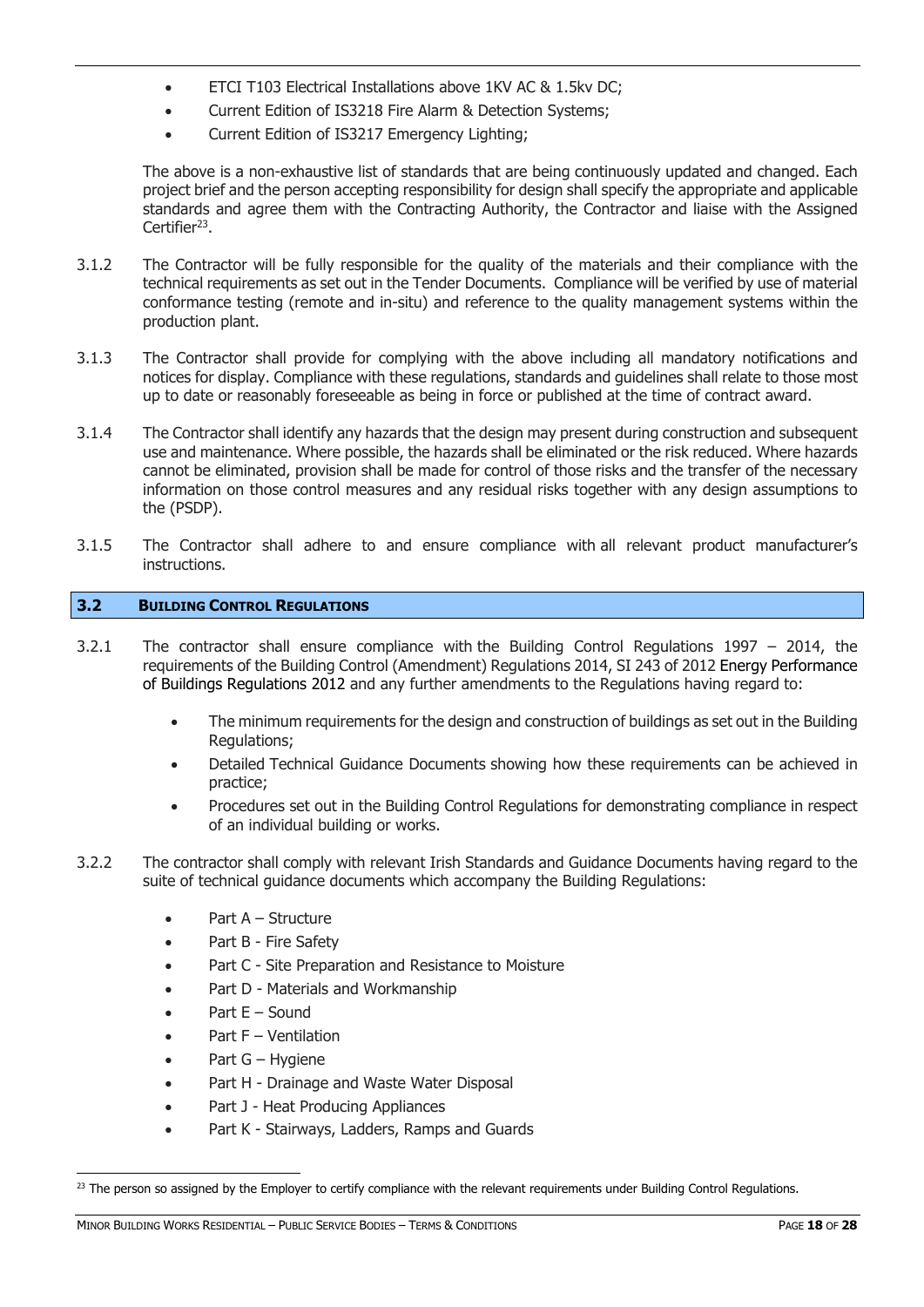- Part L Conservation of Fuel and Energy
- Part M Access and Use
- 3.2.3 The contractor may be required to undertake the role of 'Builder' as defined in the Building Control (Amendment) Regulations 2014. In such cases the successful contractor will be required to comply with the following requirements as laid down by the regulations:
	- Comply with the Inspection Plan<sup>24</sup> and agreed Inspection Notification Framework<sup>25</sup> and any reasonable amendment during the works;
	- Give notice for any inspection as set out in the inspection notification framework;
	- Complete works in accordance with the documents lodged with the Commencement Notice<sup>26</sup> and with all other documents and instructions issued by the design team and Assigned Certifier;
	- Ensure that the workmanship and materials and all design by the contractor or his suppliers comply with the Building Regulations;
	- Provide the Assigned Certifier (either directly or via the architect as directed) with such documents as reasonably may be required by them such as:
		- $\circ$  Ancillary certificates<sup>27</sup> of compliance (design and completion) by sub- contractors, Specialists.
		- o Test Certificates
		- o Technical documents/ product manuals.
	- Provide a full set of records at the completion of the job, including safety file and as-built drawings;
	- Provide all such information, as noted above, to the 'Builder' in a timely manner to allow the 'Builder' to submit the Certificate of Completion and all other related documentation to the Building Control Authority in order that the works can be entered on the Register without undue delay to the completion date. The building cannot be occupied or used until so registered;
	- Comply with procedures set out in the Building Control Regulations for demonstrating compliance in respect of an individual building or works.
- 3.2.4 The contractor shall, on request, provide to the client, at the time of Substantial Completion<sup>28</sup>, a certificate confirming that the completed works comply with the requirements of legislation and the project agreement.

# **3.3 MINIMUM STANDARDS**

- 3.3.1 Tenderers must ensure:
	- that all information, documentation and declarations submitted with, and at any stage of, their Application or in a response to an sRFT are correct and;
	- that they are in position to provide the requisite evidence of compliance with the declarations submitted within seven calendar days when requested by the LGOPC and/or Contracting Authority at any stage during the Framework Agreement.
- 3.3.2 Without prejudice to such other legal remedies available to the LGOPC or Contracting Authority where a Tenderer/ Contractor:

<sup>&</sup>lt;sup>24</sup> means the document prepared by the Assigned Certifier in accordance with the Code of Practice for Inspecting and Certifying Buildings and Works having regard to the works requirements. The Inspection Plan also includes the Inspection Notification Framework, both of which may be amended by the Assigned Certifier from time to time.

 $25$  means the document prepared by the Assigned Certifier and agreed with the Contractor and the Employer in accordance with the Code of Practice for Inspecting and Certifying Buildings and Works identifying key stages or items of work that individual certifiers and the Assigned Certifier are to be notified by the Contractor as the Works are ready for inspe

<sup>&</sup>lt;sup>26</sup> means to give notice to Building Control Authorities of the erection of such buildings, or classes of buildings, or the carrying out of such<br>works, or classes of works, as may be specified in the regulations.

 $^{27}$  means a certificate as prescribed by the Building Control Regulations, other than a statutory certificate of compliance, given by a competent person to confirm compliance of elements of the building, design or Works with Building Regulations; and "Ancillary Certifier" means the person proposed to issue such a certificate.

 $28$  means the date identified as the Date for Substantial Completion of the Works.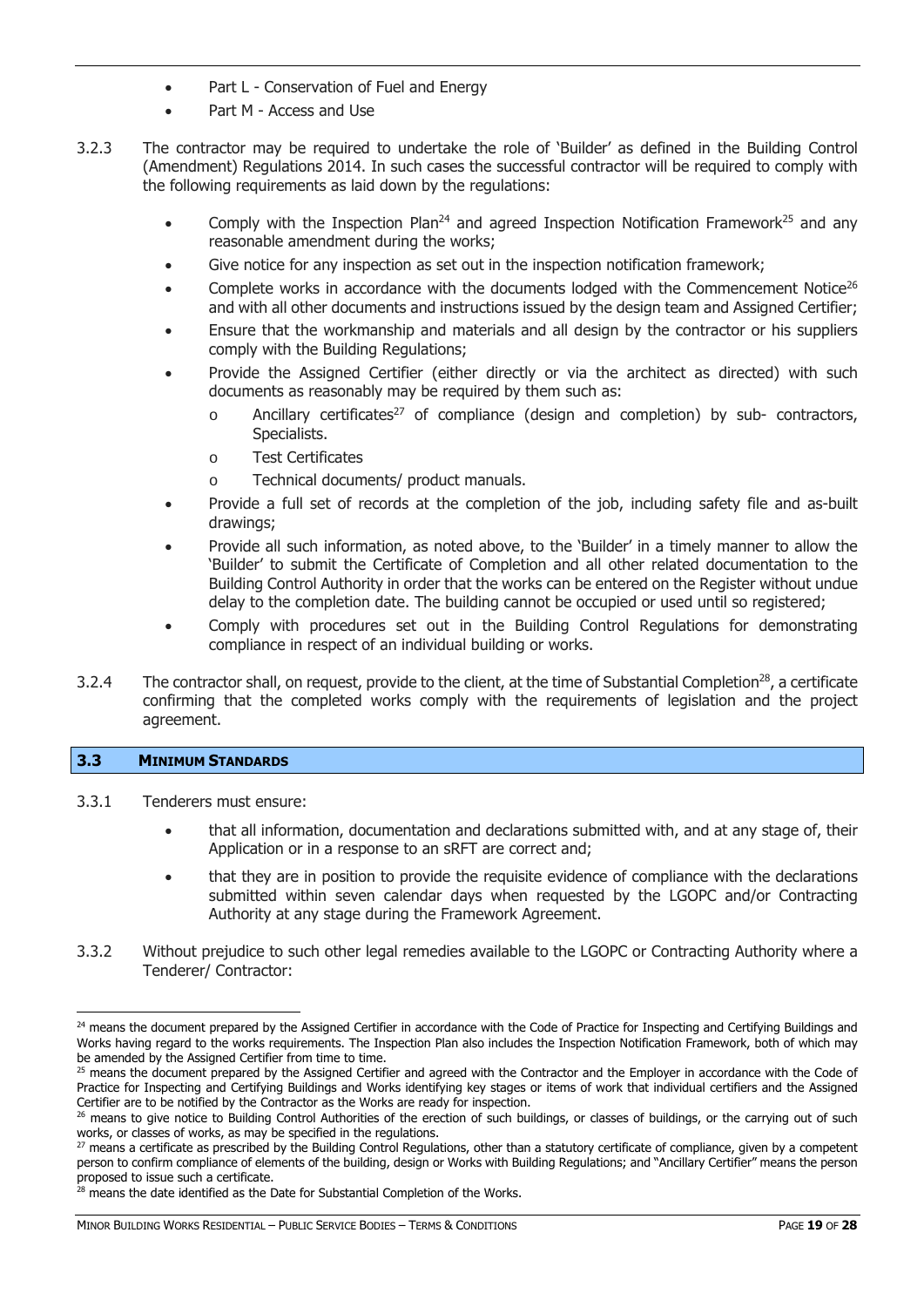- is found to have furnished false, misleading or incorrect information, documentation or declarations at any stage of, their Application or response to sRFT or;
- is, for whatever reason, unable or unwilling to provide the requisite evidence of compliance with the declarations submitted when requested by the LGOPC or Contracting Authority;

the LGOPC and/or Contracting Authority may impose such sanctions on the Contractor/Tenderer as it deems appropriate up to and including immediate exclusion of the tenderer from the Framework Agreement.

- 3.3.3 Contractors Personnel must have an appropriate qualification and adequate relevant experience as defined in the Tender Documents.
- 3.3.4 In all instances it is the absolute responsibility of the Contractor to be able to unambiguously demonstrate that a proper standard of workmanship has been executed, that Contractors Personnel and Specialists are competent, possessing sufficient training, experience and knowledge appropriate to the nature of the work that has been performed and having regard to the size and complexity of such works and/or services.
- 3.3.5 Depending on the nature of the works and/or services, the Contracting Authority reserve the right to seek proof of additional qualifications/training that are either statutory or deemed necessary for undertaking the works and/or services. See sRFT Evaluation Criteria set out hereunder.
- 3.3.6 The following are details of some of the site-specific checks and associated substantiation that may be requested by the Contracting Authority prior to award at sRFT stage:
	- Confirmation that there has been no change in circumstances that might affect the validity of any of the statements in any of the declarations returned with their Application, or information submitted in lieu of these declarations;
	- Confirmation and associated evidence of up to date membership of relevant trade associations;
	- Confirmation and associated evidence of, up to date accredited training for the individual employee/s or third party fulfilling the role of PSCS;
	- A copy of the current company training register indicating the full list of training undertaken by each employee, including information on dates, certification of training and training provider, duration etc.;
	- Details of third parties employed in the completion of works and/or services projects, e.g. external testing houses, environmental monitoring contractors, independent analysts, etc.;
	- The Contractor's Waste Management Plan (WMP) for the management of all waste arising on site. Where relevant, this WMP may need to be approved by or agreed with the relevant Contracting Authority prior to appointment.
- 3.3.7 The Contractor shall respond to any request from the CPB and / or Contracting Authority for evidence in respect of minimum standards within seven calendar days. Failure to respond within seven days may result in exclusion from the sRFT.

# **3.4 GREEN PROCUREMENT**

- 3.4.1 A component of Green Procurement to minimise the environmental impact of works and/or services may be specified by the Contracting Authority.
- 3.4.2 A Green Procurement Component may comprise one or a combination of the following elements, as applicable to Minor Building works or services;
	- $\bullet$  Design and construction to achieve high energy efficiency performance and low associated CO<sup>2</sup> emissions;
	- Installation of high efficiency and renewable energy technologies which make use of site-specific opportunities to reduce energy consumption and  $CO<sup>2</sup>$  emissions;
	- Design and specification to reduce the embodied impacts and resource use associated with construction materials;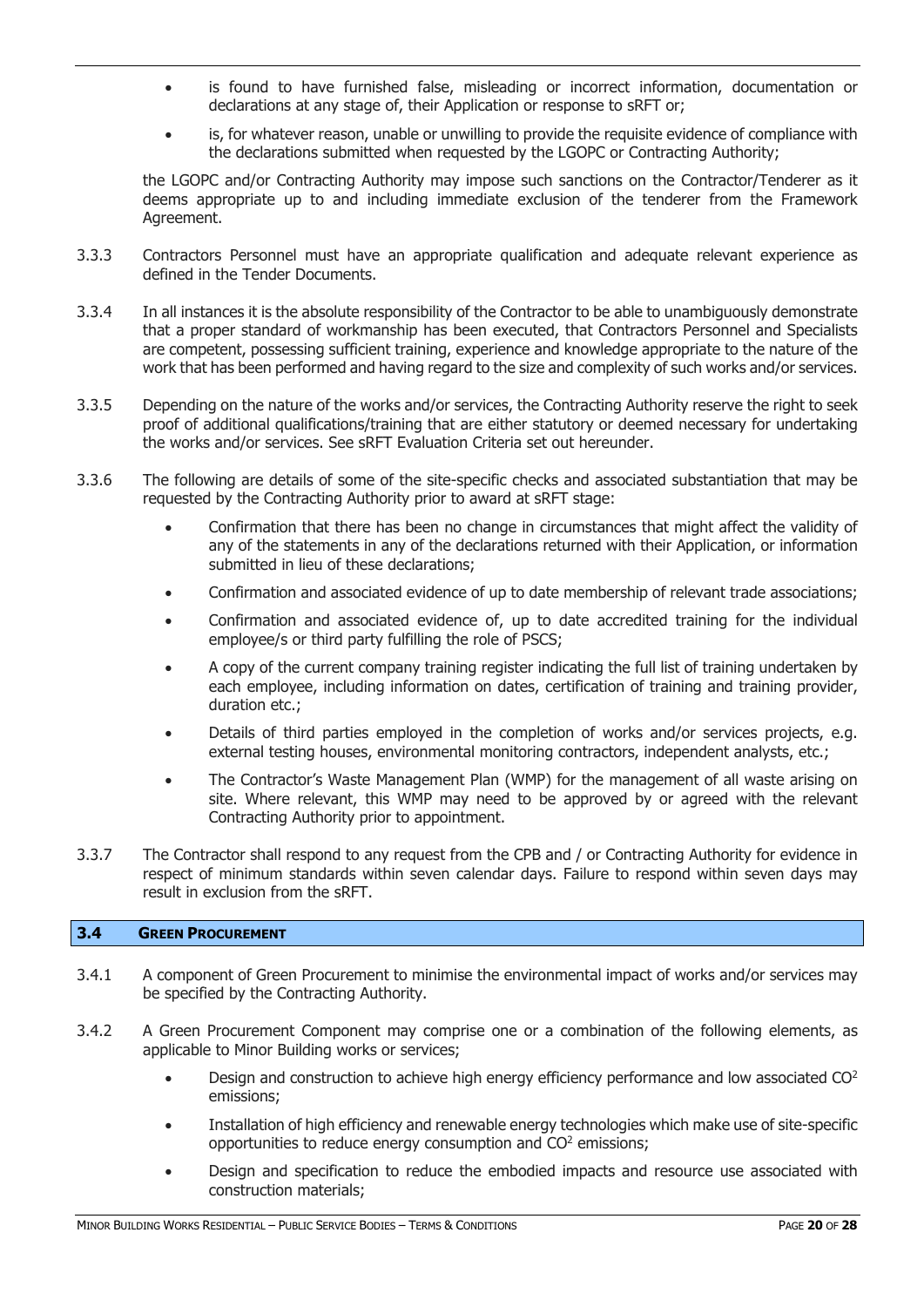- Design, specification and site management to minimise construction and demolition (C&D) waste and to use building products or materials with a high recycled or re-used content;
- Specification of fit-out and finishes that minimise hazardous emissions to indoor air;
- Ventilation design to ensure healthy air and minimise the intake of external air pollution;
- Specification and installation of water saving technologies;
- Installation of physical and electronic systems and technologies to support the ongoing minimisation of energy use, water use and waste arisings by facilities managers and occupiers.

# **3.5 CONTRACT PERFORMANCE EVALUATION**

- 3.5.1 It is intended that Contractor performance will be monitored during the Framework Agreement term and specifically during the execution of all sRFT Contracts.
- 3.5.2 A Performance Evaluation Report (hereunder) may be completed by the Contracting Authority at the end or at any time during the sRFT Contract, that will record the performance of the Contractor on the sRFT Contract. Such reports will be copied to the Contractor and the content of such reports may be considered when formulating new award criteria for future centralised procurement competitions advertised by the Contracting Authority. A copy of the Performance Evaluation Report may be included in the sRFT Template.
- 3.5.3 Where any Contractor fails to satisfactorily perform a sRFT, the sRFT may be terminated and the Contracting Authority shall have the right to re-tender the contract.

#### **3.6 PERFORMANCE MEASUREMENT**

3.6.1 The Contracting Authority may review the Contractor's performance from time to time during the Framework term or the duration of a sRFT and may assess the Contractor's performance by reference to the Performance Measurement Table in Section 3.4 of the Framework Agreement. The purpose of this exercise is to ensure that the works and/or services continue to be executed and the Contractor continues to meet its obligations in accordance with the requirements of the Framework Agreement. This is a separate and distinct exercise from the completion of a Performance Evaluation Report by the Contracting Authority. The performance measurement shall be carried out in accordance with the terms of the Framework Agreement.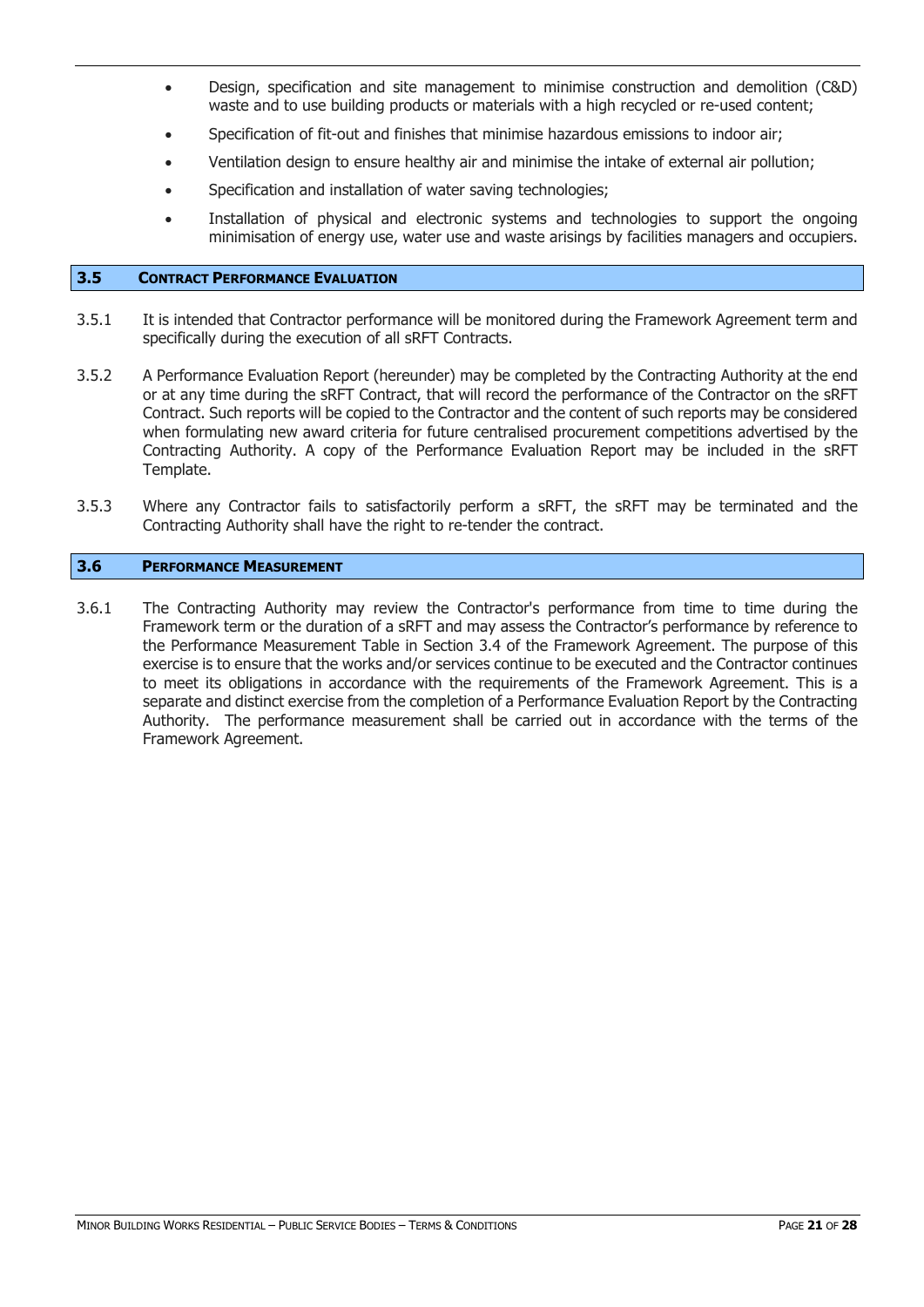# **4.0 SUPPLEMENTARY REQUEST FOR TENDER (SRFT) ON SUPPLYGOV.IE**

#### **4.1 GENERAL**

- 4.1.1 Supplementary Requests for Tender(sRFT) contracts awarded under this Framework Agreement will be awarded by way of Mini-Competition<sup>29</sup> only.
- 4.1.2 The Contracting Authority will issue sRFTs electronically via the www.supplygov.ie procurement platform to all Contractors appointed to the Framework Agreement that have expressed an interest in receiving sRFTs from the Contracting Authority.
- 4.1.3 Contractors must submit all sRFT responses electronically via the www.supplygov.ie system only.
- 4.1.4 Responses will not be accepted in any other format.
- 4.1.5 Contractors listed on the Framework Agreement may only submit one (1) tender response to a sRFT.

## **4.2 REQUEST FOR TENDER TEMPLATE**

- 4.2.1 A standard sRFT template may be issued by the Contracting Authority with each sRFT.
- 4.2.2 The sRFT will include details in relation to the works and/or service requirements and all procedures, processes, time limits, instructions or other requirements as issued by the Contracting Authority in relation to the sRFT.

#### **4.3 REQUEST FOR TENDER CONTRACT EVALUATION CRITERIA**

- 4.3.1 sRFT contract evaluation criteria will be assessed on a Pass/Fail basis and will be made up of all or a subset of the criteria listed in the relevant tables hereunder.
- 4.3.2 Contractors shall note that not all of the criteria (including the sub-criteria) listed may apply to every sRFT.

| <b>SUPPLEMENTARY REQUEST FOR TENDER CONTRACT EVALUATION CRITERIA</b> |                                                                                                                                                                                                                                                                                             |  | WFTGHTTNG                                                                                                                                                                                                                                                                                                                                                                                                                                                                                                         |  |
|----------------------------------------------------------------------|---------------------------------------------------------------------------------------------------------------------------------------------------------------------------------------------------------------------------------------------------------------------------------------------|--|-------------------------------------------------------------------------------------------------------------------------------------------------------------------------------------------------------------------------------------------------------------------------------------------------------------------------------------------------------------------------------------------------------------------------------------------------------------------------------------------------------------------|--|
| 1                                                                    | <b>Details of Contractors Personnel</b><br>Provide the following details for the Contractors Personnel -:<br>Details of the Contractors Personnel assigned to perform the contract in the<br>a)<br>form of a management chart of the Project Team, and their roles and<br>responsibilities. |  |                                                                                                                                                                                                                                                                                                                                                                                                                                                                                                                   |  |
|                                                                      | Where Subcontractors/Specialists are proposed for completion of works, the<br>b)<br>Contractor shall indicate to the Contracting Authority the name, contact details<br>and legal representatives of the subcontractors/ / Specialists.                                                     |  | Pass/Fail                                                                                                                                                                                                                                                                                                                                                                                                                                                                                                         |  |
|                                                                      | C)                                                                                                                                                                                                                                                                                          |  | The following minimum details for each member of the Project Team:<br>(i) Evidence of educational and professional qualifications and/or technical<br>accreditations (with dates obtained)<br>(ii) Employment history with specific reference to experience of the Works<br>Contractor's personnel on works projects of a similar scale, nature and<br>complexity to those to be tendered under this Framework or experience<br>as far as they are relevant to health and safety management of works<br>projects. |  |

<sup>&</sup>lt;sup>29</sup> means a tender competition between the Contractors for the award of a contract, undertaken in accordance with the procedure set out in the Instructions Document and the Terms & Conditions.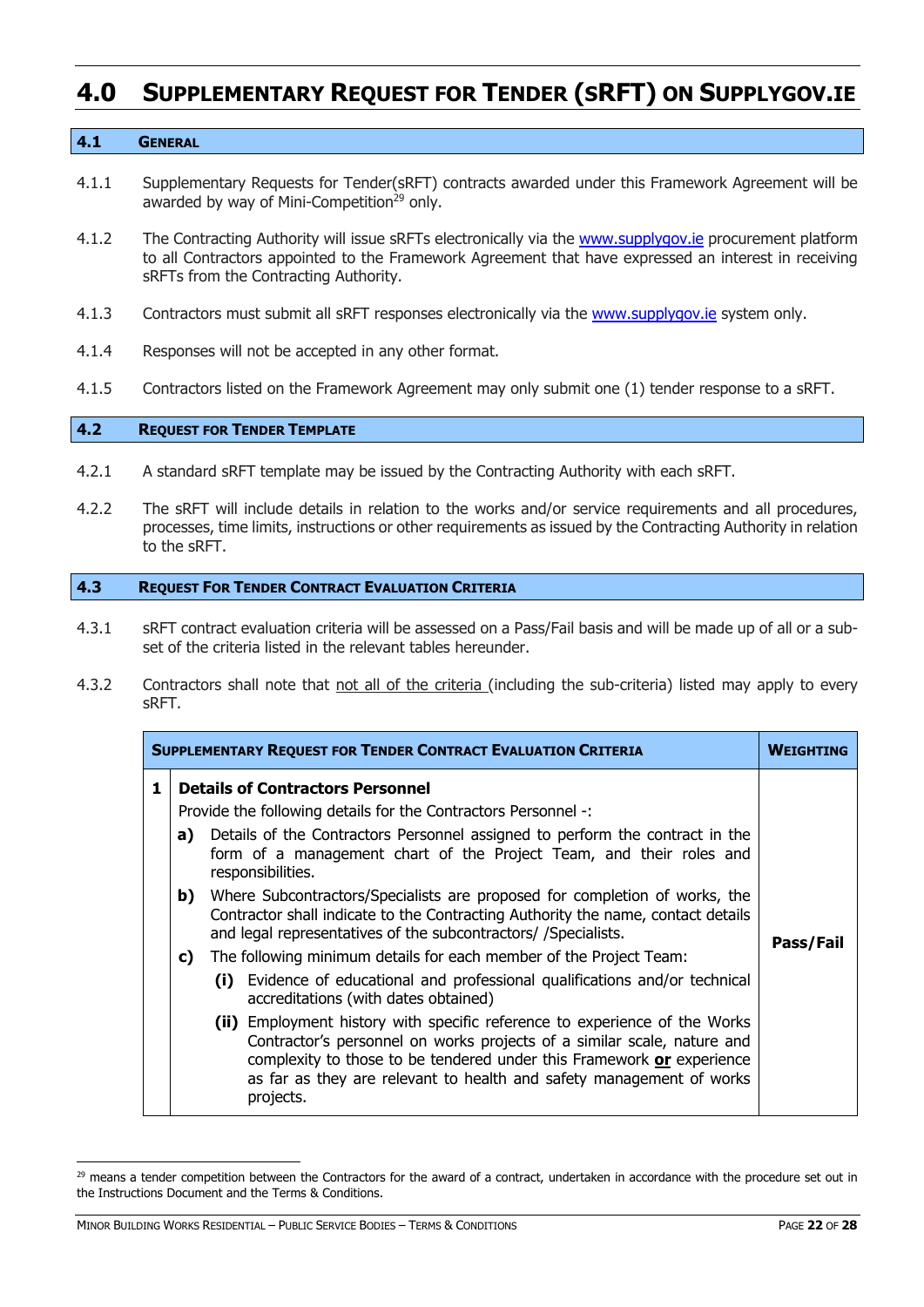|              |                                                                        | (iii) Details of a minimum of three (3) projects in last three (3) years shall be<br>provided for each member.                                                                                                                         |           |
|--------------|------------------------------------------------------------------------|----------------------------------------------------------------------------------------------------------------------------------------------------------------------------------------------------------------------------------------|-----------|
|              |                                                                        | <b>d)</b> Provide evidence of attendance by one (1) member of the Project Team at<br>specific Health & Safety training provided by an independent training provider<br>e.g. Managing Safely in Construction (CIF/IOSH), or equivalent; |           |
|              |                                                                        | Or                                                                                                                                                                                                                                     |           |
|              |                                                                        | Evidence of current third-party certification e.g. Safe-T-Cert, or OHSAS 18001,<br>or approved equivalent to substantiate declaration made at Framework<br>Application stage.                                                          |           |
|              |                                                                        | Note: Safe Pass courses, site induction courses and Health and Safety training<br>such as Manual Handling are not acceptable as CPD in the context of specific<br>management health and safety training.                               |           |
|              |                                                                        | Requirements for Contractors Personnel shall be proportionate to the needs of the<br>contract depending on the scale, nature and complexity of the works.                                                                              |           |
|              | works.                                                                 | Specific additional details may be required for site staff responsible for managing the                                                                                                                                                |           |
| $\mathbf{2}$ | <b>Project Supervisor for the Construction Stage (PSCS) Competence</b> |                                                                                                                                                                                                                                        |           |
|              |                                                                        | Complete and submit the Project Supervisor for the Construction Stage (PSCS)<br>Questionnaire included with the sRFT to provide evidence to substantiate PSCS<br>competence.                                                           | Pass/Fail |

4.3.3 Contractors that pass the Pass/Fail criteria will proceed for further assessment in accordance with the award criteria set out below.

# **4.4 SUPPLEMENTARY REQUEST FOR TENDER - CONTRACT AWARD CRITERIA**

- 4.4.1 Contracting Authorities shall, where appropriate, note the provisions of the Framework Rules regarding the ceiling rates tendered at Framework application stage prior to award of contract.
- 4.4.2 The Contractor that achieves the highest-ranking score by reference to the criteria below will be ranked as the preferred contractor in the relevant Mini-Competition.

| <b>CRITERIA</b>                                                 | <b>WEIGHTING</b> | <b>MAXIMUM MARKS</b><br><b>AVAILABLE</b> |
|-----------------------------------------------------------------|------------------|------------------------------------------|
| Most Economically Advantageous Tender: Total Cost <sup>30</sup> | 100%             | 1,000                                    |

- 4.4.3 Total Cost component(s) may be specified by the Contracting Authority at sRFT stage.
- 4.4.4 Total Cost may comprise one or more of the following:
	- A Schedule of Rates;
	- Elements of Green Procurement:
	- Minimum Call out Charges;
	- Preliminaries;
	- Quality Assurance Testing;
	- Accessibility.

-

4.4.5 The lowest Total Cost tendered for completion of the project will be awarded 100% of the 1,000 marks available.

<sup>30</sup> Total Cost may be either 'Lowest Price' or 'MEAT Lowest Price'.

MINOR BUILDING WORKS RESIDENTIAL – PUBLIC SERVICE BODIES – TERMS & CONDITIONS PAGE **23** OF **28**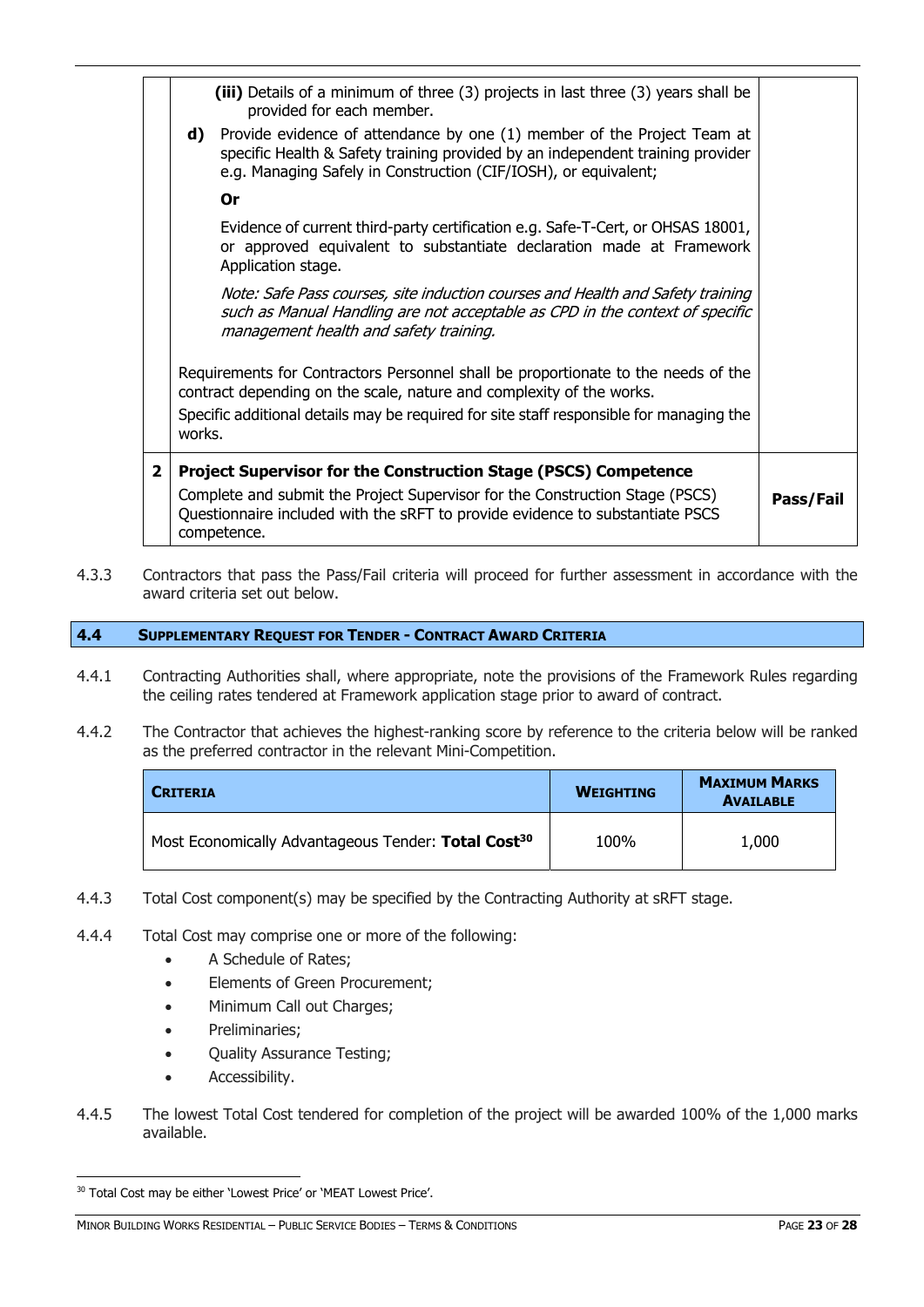4.4.6 The remaining Contractors for that sRFT will receive a pro rata mark based on the difference between their tendered price and that of the lowest priced tenderer, expressed as a percentage of the lowest cost, i.e.

> **Marks Awarded Lowest Total Cost** <sup>X</sup>**Available Marks for Total Cost being evaluated**

- 4.4.7 The marks awarded above will determine the highest scoring contractor who will be ranked No. 1 for the sRFT. The remaining contractors will be ranked in descending order, i.e. The next highest mark ranked No. 2, etc.
- 4.4.8 The acknowledgement of receipt of any sRFT shall not constitute an actual or implied agreement between the Contractor and the Contracting Authority.
- 4.4.9 Where, after a sRFT, two or more Contractors are level on marks the Contracting Authority reserves the right to either:
	- award the contract by random selection concluded in an open and transparent forum, or
	- re-tender the works and/or services.
- 4.4.10 Where, after a sRFT and before the award of contract, the preferred Tenderer is:
	- deemed by the Contracting Authority as being unable or unsuitable to provide the required works and/or services due to a change in circumstances; or
	- not able or is unwilling to provide the required works and/or services

then the Contracting Authority reserves the right to award the contract to the tenderer ranked next highest. The Contracting Authority may repeat this process until a contract is awarded or there are no further tenderers to provide the required works and/or services.

- 4.4.11 The Contracting Authority may, as an alternative to an award of an sRFT contract directly to the preferred Contractor in a Mini-Competition, operate the call-off of required works and/or services in cascade. In the event that the Contracting Authority decides to operate in this manner, it will explicitly identify this in the sRFT. Once the Mini-Competition has been completed, it will enter an sRFT contract with the preferred tenderer and as many subsequently ranked tenderers (in descending order) as specified in the sRFT in the relevant Mini-Competition. The Contracting Authority will then order works and/or services in the following manner:
	- It will issue a Task Order to the Contractor who is ranked first in the cascade;
	- Within the minimum number of working days specified in the Task Order, the Contractor must either:
		- 1. Accept the Task Order; or
		- 2. Advise why it cannot accept the Task Order.

If the Contractor does not accept the Task Order or fails to observe the deadline or if it is in a situation of conflicting interests that may negatively affect the performance of the specific contract, the Contracting Authority may place the order with the next ranked Contractor on the cascade.

The Contracting Authority may repeat this process until a Contractor accepts the Task Order or there are no further Contractors to provide the required works and/or services.

# **4.5 SUPPLEMENTARY REQUEST FOR TENDER - NOTIFICATION OF EVALUATION**

4.5.1 All Contractors submitting a tender in response to a sRFT will be informed of the outcome without delay following conclusion of the sRFT evaluation process.

# **4.6 INFORMATION TO BE PROVIDED BY THE CONTRACTOR PRIOR TO CONTRACT AWARD**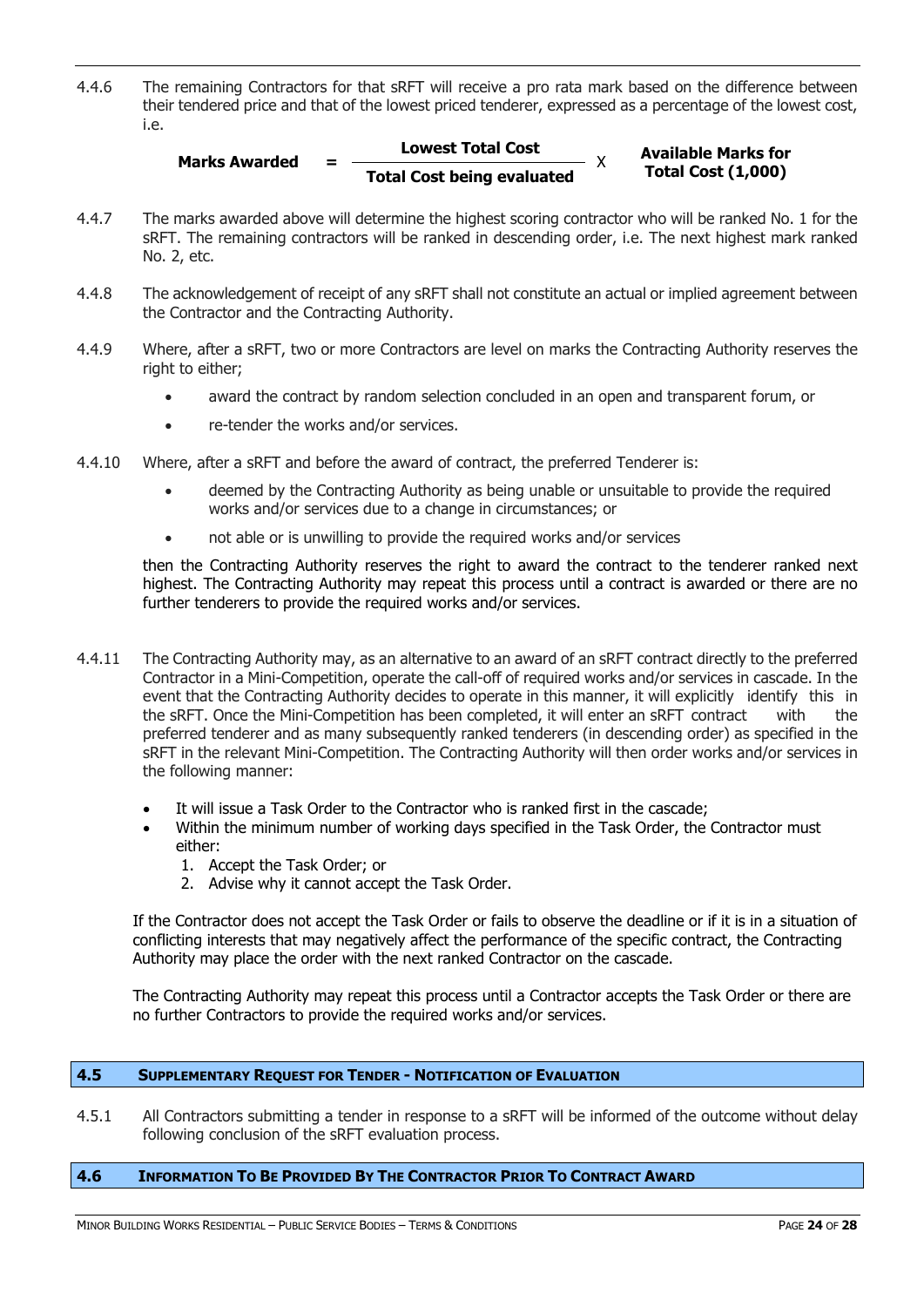- 4.6.1 In addition to the information to be provided when submitting a response to a sRFT, successful Contractors must provide to the Contracting Authority for their review and approval, prior to formal award of the contract (if not already submitted), the specific information listed below or any such relevant information as requested by the Contracting Authority:
	- Confirmation that any Subcontractor/Specialist proposed for completion of the works and/or services complies with the requirements of Regulation 57 of the European Union (Award of Public Authority Contracts) Regulations 2016 (SI 284 of 2016) by providing an ESPD or equivalent;
	- The company's Tax Clearance Access Number and Tax Reference Number to facilitate online verification of the company's tax status. By supplying the aforementioned numbers, the successful Contractor acknowledges and aggress that the contracting authority has the permission of the successful Contractor to verify its tax clearance position online. Subcontractors engaged at sRFT stage are required to produce an in-date (not older than 30 days) Notification of Determination to the Contracting Authority or the principal Contractor, before any contract is awarded;
	- The company's Safety Statement or equivalent document submitted prior to appointment to the Framework Agreement. This document may be assessed for compliance with the provisions set out in the Safety, Health & Welfare at Work Act 2005 and enforcing Regulations;
	- Satisfactory evidence of insurance in accordance with the minimum standards referenced in the tender documents or as outlined in the SRFT;
	- Agreement to the use of specific electronic tools, such as building information electronic modelling tools or similar, where appropriate;
	- In relation to the appointment as PSCS the Contractor agrees prior to the award of the sRFT contract, at a minimum to the following:
		- o Be appointed in writing as PSCS for the works;
		- o Confirm acceptance of the PSCS role in writing;
		- o Where required, to further develop the Preliminary Safety & Health Plan into a Construction Stage Safety & Health Plan;
		- $\circ$  Comply with obligations regarding notifying the Health & Safety Authority;
		- o Confirm identity of the competent person(s) carrying out the duties of PSCS;
		- o Carry out all duties required of the PSCS as outlined in the Safety, Health & Welfare at Work (Construction) Regulations 2006 – 2013.
	- In relation to Pay and the Conditions of Employment, satisfactory evidence of compliance with applicable law, may be sought in relation to rates of pay and the conditions of employment, including pension contributions;
	- SOLAS Safepass Cards for all Contractors Personnel and where appropriate to the works and/or services required in the Supplementary Request for Tender, CSCS cards or equivalent;
	- Site<sup>31</sup> Specific Risk Assessment, if applicable;
	- Site Specific Method Statement, if applicable;
	- The Contractor's Waste Management Plan (WMP) for the management of all waste arising on site, if applicable;
	- Parent Company Guarantee (if applicable);
	- Any other details specified in the sRFT consistent with the terms and conditions of the Framework Agreement.

# **4.7 SUPPLEMENTARY REQUEST FOR TENDER CONTRACT**

<sup>&</sup>lt;sup>31</sup> Any place where the works are to be executed according to the contract, any place provided by the Employer for the works, any place where the Contractor is to operate or maintain Employers facilities or any place that the works requirements identify as part of the site. 31 Task Orders are written orders given to the Contractor under clause 3.1 of the Public Works Term Maintenance and Refurbishment Works Contract Document Reference PW-CF11 v1.4 24 May 2018.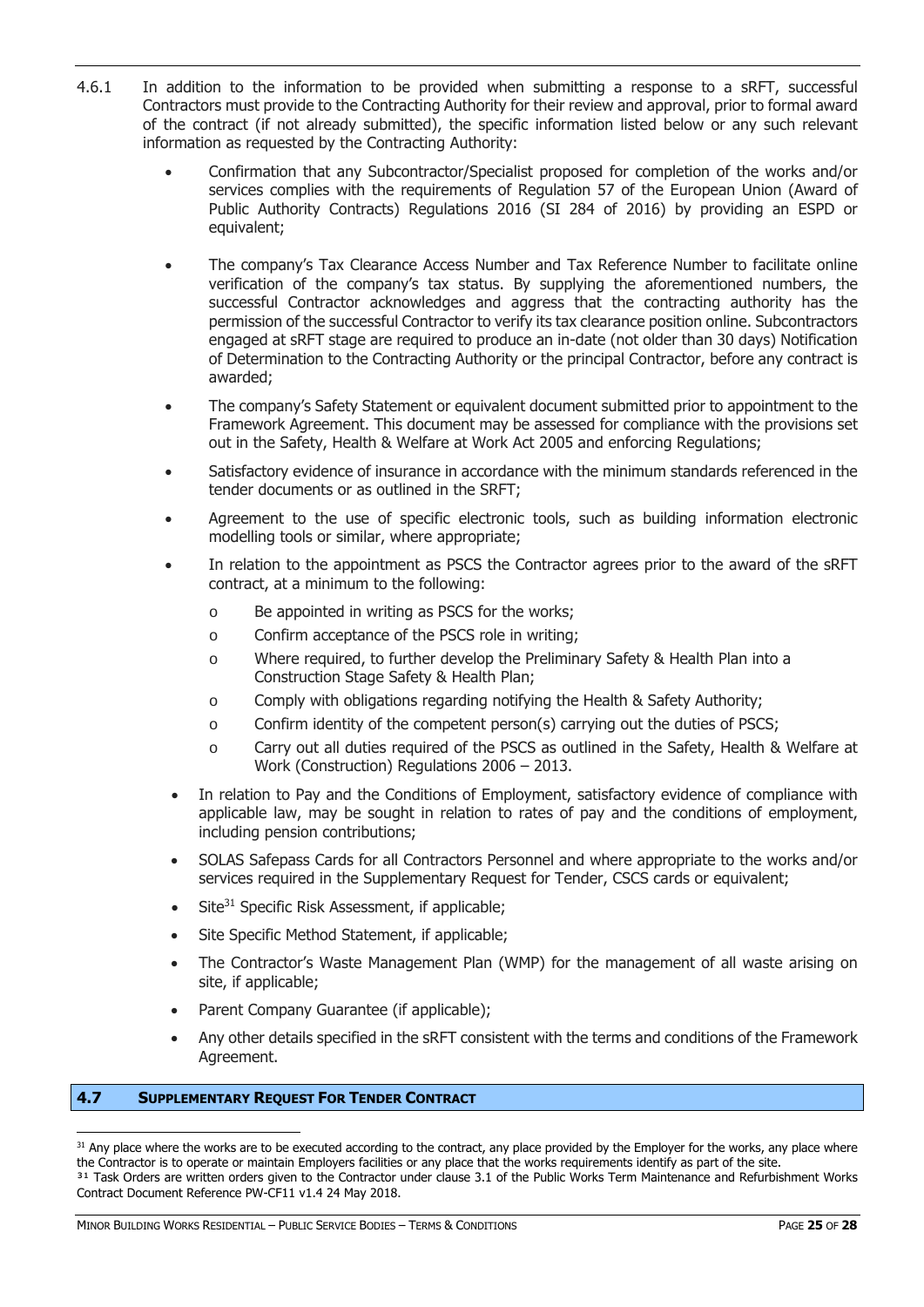- 4.7.1 All works and/or services subsequently carried out by Contractors pursuant to a sRFT will be carried out under:
	- PW-CF 11 Term Maintenance and Refurbishment contract, as may be amended –re-stated or otherwise modified by OGP from time to time
- 4.7.2 The version of the conditions of contract for the purpose of any particular sRFT shall be the version identified in the sRFT or, failing which, the version published on http://constructionprocurement.gov.ie/contracts/ on the date 10 days before the latest receipt for a response to the sRFT.
- 4.7.3 Tenderers should note that this Framework Agreement replaces the template TMRC Framework Agreement and its associated drawdown options under the Capital Works Management Framework.
- 4.7.4 Under the Framework Agreement, individual Contracting Authorities utilising PW-CF 11 Term Maintenance and Refurbishment Contract shall comply with the limits specified in the Department of Public Expenditure and Reform's Guidance Note to Employer (PW-CF11) v1.1 12/12/2013 as may be amended, re-stated or otherwise modified by OGP from time to time.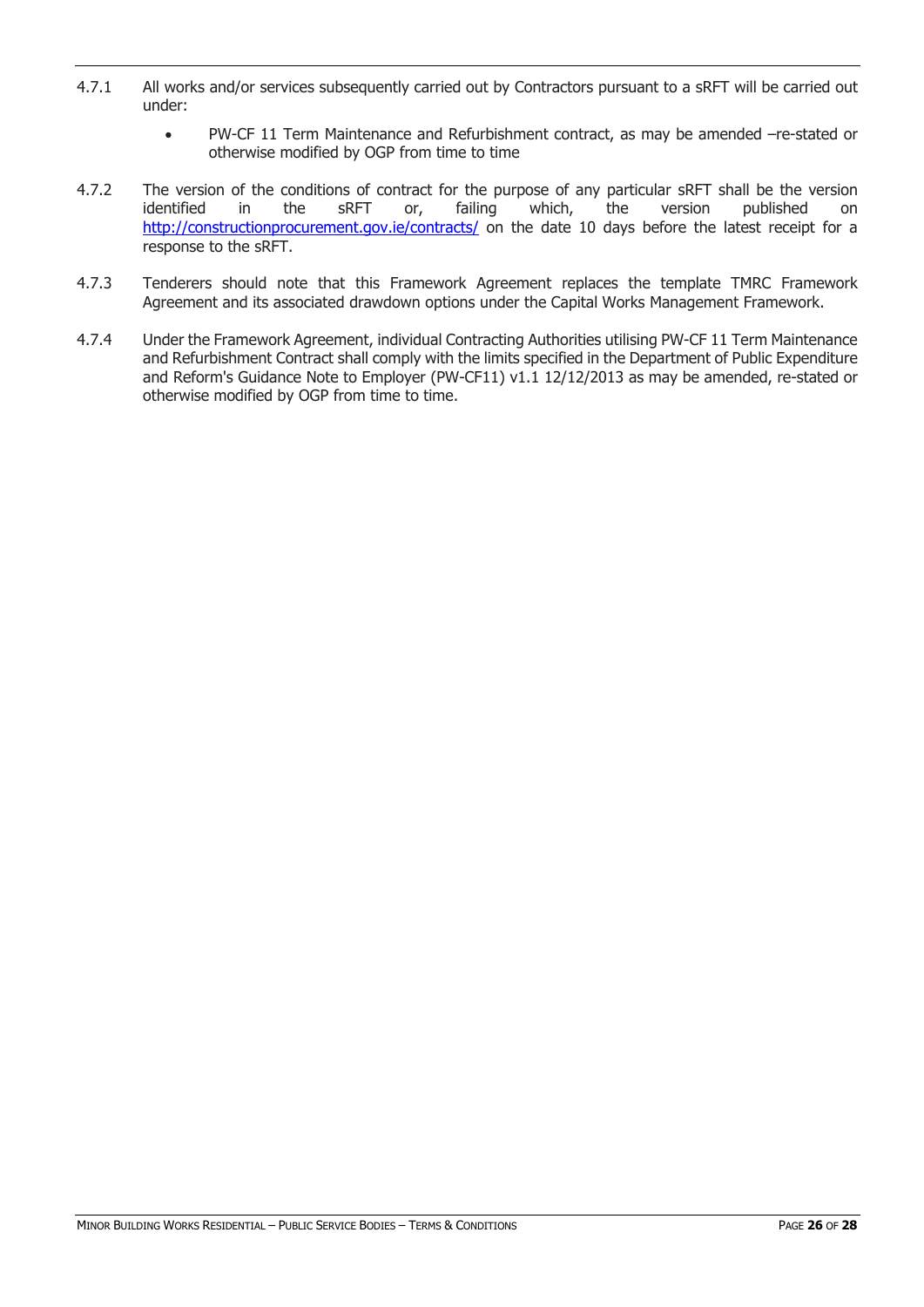# **5.0 PERFORMANCE EVALUATION REPORT**

| <b>MINOR BUILDING WORKS - RESIDENTIAL - PUBLIC SERVICE BODIES</b><br><b>PERFORMANCE EVALUATION REPORT</b> |                                                           |                 |  |  |
|-----------------------------------------------------------------------------------------------------------|-----------------------------------------------------------|-----------------|--|--|
|                                                                                                           | <b>DETAILS OF SUPPLEMENTARY REQUEST FOR TENDER (SRFT)</b> |                 |  |  |
| <b>CONTRACTING AUTHORITY</b>                                                                              |                                                           |                 |  |  |
| <b>SRFT ORDER REFERENCE NO.:</b>                                                                          |                                                           |                 |  |  |
| <b>NAME OF CONTRACTOR:</b>                                                                                |                                                           |                 |  |  |
| <b>SUPPLYGOV I.D. OF CONTRACTOR</b>                                                                       |                                                           |                 |  |  |
| <b>CONTRACTOR CONTACT NAME</b>                                                                            |                                                           |                 |  |  |
| <b>DETAILS OF CONTRACT AWARDED:</b>                                                                       |                                                           |                 |  |  |
|                                                                                                           |                                                           |                 |  |  |
|                                                                                                           |                                                           |                 |  |  |
|                                                                                                           |                                                           |                 |  |  |
|                                                                                                           |                                                           |                 |  |  |
|                                                                                                           |                                                           |                 |  |  |
|                                                                                                           |                                                           |                 |  |  |
| <b>TOTAL OUT-TURN COST:</b>                                                                               | €                                                         | (INCLUDING VAT) |  |  |
| <b>COMMENTS:</b>                                                                                          |                                                           |                 |  |  |
|                                                                                                           |                                                           |                 |  |  |
|                                                                                                           |                                                           |                 |  |  |
|                                                                                                           |                                                           |                 |  |  |
|                                                                                                           |                                                           |                 |  |  |
|                                                                                                           |                                                           |                 |  |  |
|                                                                                                           |                                                           |                 |  |  |

| <b>EVALUATION COMPLETED BY -</b> |  |  |  |
|----------------------------------|--|--|--|
| (BUYER) NAME:                    |  |  |  |
| <b>(BUYER) CONTACT NO:</b>       |  |  |  |
| (BUYER) EMAIL ADDRESS:           |  |  |  |
| <b>DATE OF REVIEW:</b>           |  |  |  |
| <b>SIGNATURE (BUYER):</b>        |  |  |  |